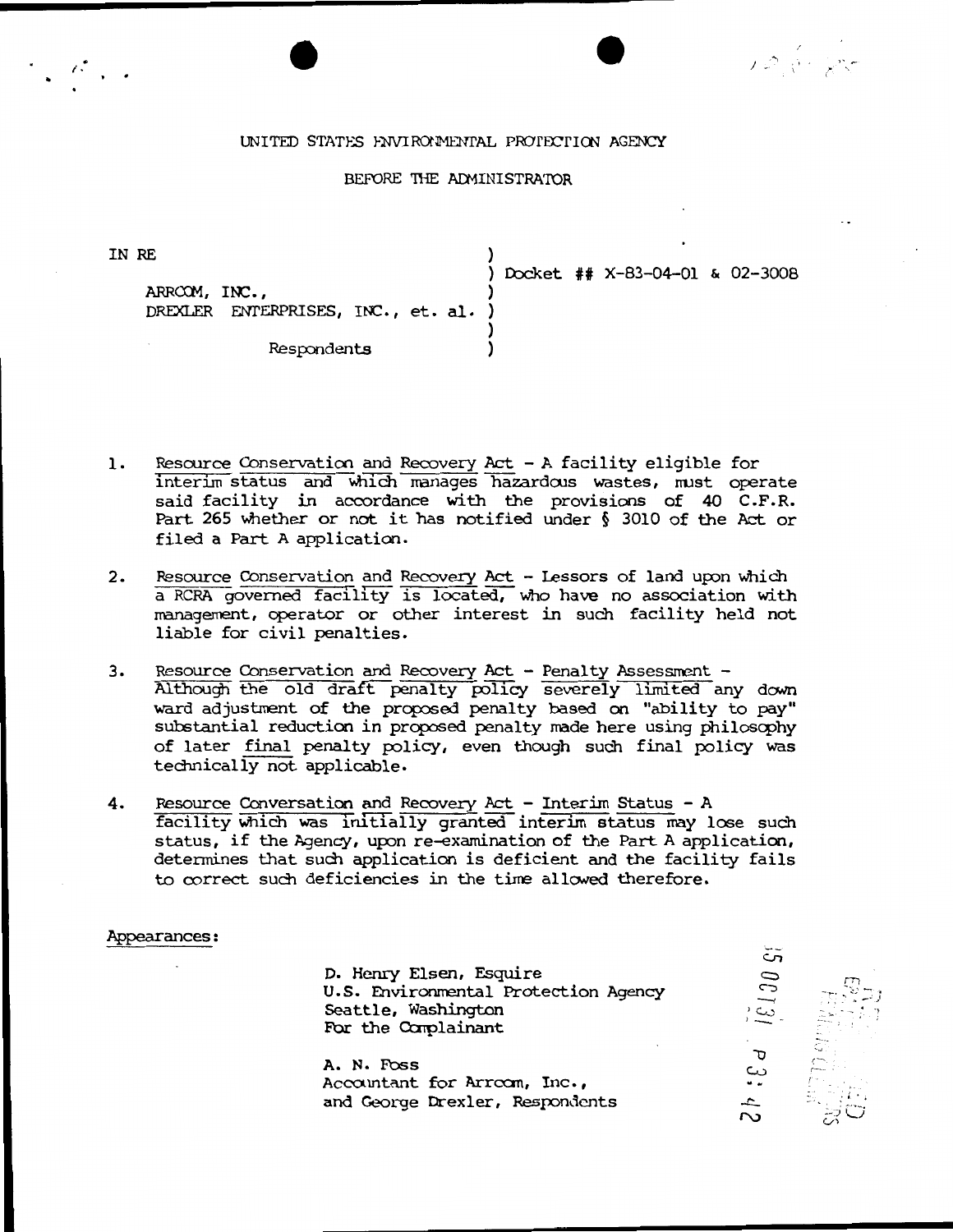# INITIAL DECISION

'Ihis is a consolidated proceeding under Section 3008 of the Solid Waste Disposal Act, as amended by the Resource Conservation Recovery Act  $(42 \text{ U.S.C. } 6928).$ <sup>1</sup> These proceedings were commenced by the Acting Regional Administrator, Region X, with the filing of a Complaint and Canpliance Order and Notice of Right to Request a Hearing on April 27, 1983 as to the Rathdrum facility and May 10, 1983 as to the Tacana. facility. The Complaint and Compliance Order as to the Rathdrum, Idaho facility alleged, inter alia, that the facility disposed of hazardous wastes without submitting proper notification or a Part A permit application, submitting a Part A application for a storage facility without obtaining the owner's signature, and violating several facility standards applicable to hazardous waste management facilities eligible for interim status. As to the Tacoma, Washington site, the Complaint and Compliance Order alleged that the various corporate and personal entities involved were operating a hazardous waste management facility without a permit. 'lhe Carplaint and Carpliance Order in regard to the Tacara site also charges the land owners, Mr. Cragle and Mr. Inman, with violations of the Act in addition to the Drexlers and the various companies and corporations Which they have, over the years, fonned and operated.

Subtitle C of RCRA is codified in Subchapter III, 42 u.s.c. 6821-6931.

<sup>1</sup> Pertinent provisions of Section 3008 are:

Section  $3008$  (a)(1): "(W)henever on the basis of any information the Administrator determines that any person is in violation of any requirement of this subtitle (C) the Administrator nay issue an order requiring compliance immediately or within a specified time...."

Section 3008  $(g)$ : "Any person who violates any requirement of this subtitle (C) shall be liable to the United states for a civil penalty in an amount not to exceed \$25,000 for each such violation. Each day of such violation shall, for purposes of this subsection, constitute a separate violation."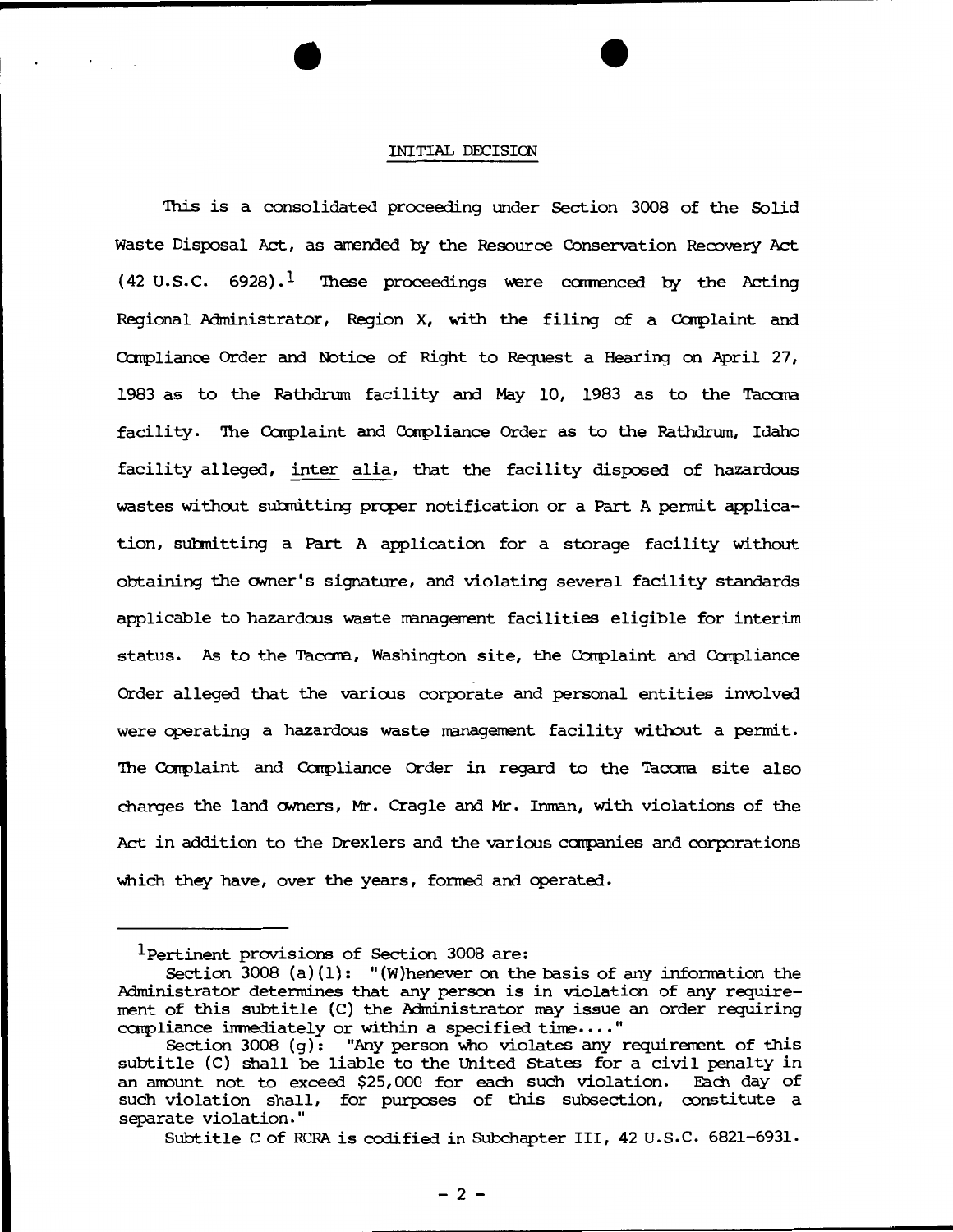The Respondents filed letters and formal pleadings to the Complaint, some without the benefit of counsel and some by counsel, all of which essentially admitted the facts but denied any culpability. Mr. Warren Bingham, the owner of the Rathdrum, Idaho property was represented by camsel and prior to the hearing in this matter entered into a separate settlement agreement with the Agency and agreed to implement an approved closure plan for the facility and was not a party to the Hearing and is not a party to this Decision. At the time of the filing of the two Complaints, two of the Drexlers were incarcerated in a prison in California for activities associated with the various businesses they cperated. 'lhe nature of said offenses are not relevant to this proceeding.

A Hearing on this matter was held in Seattle, Washington on April 30, and May 1, 1985 at which Mr. George Drexler appeared with his representative, Mr. Foss, 'Who is an accountant, and the other parties did so without counsel. Following the hearing and the availability of the transcript, briefs were filed by all attending parties. The brief filed on behalf of the Respondents were, unfortunately, not particularly helpful since they were prepared by non-attorneys and did not conform to the requiremmts of the regulations. To the extent the briefs filed on behalf of the Respondents provided arguments and legal viewpoints relevant to this proceeding, they were considered. To the extent they provided arguments which were not supported by the evidence of record, they were disregarded.

In preparing this Initial Decision, I have carefully considered all of the materials appearing of record and the relevant portions of the briefs suhnitted by the parties and any findings proposed by the parties 'Which are inconsistent with this Decision are rejected.

- 3 -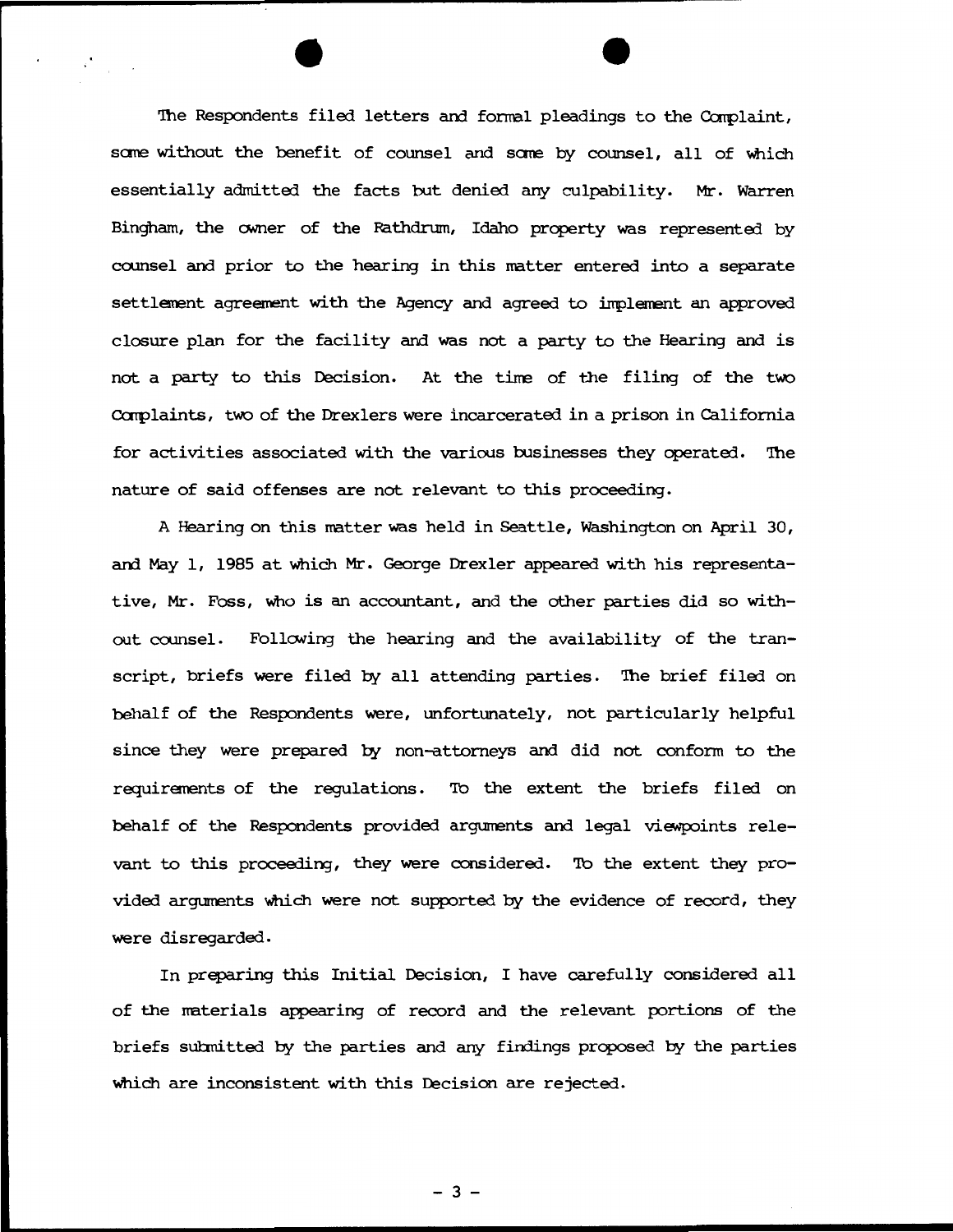One may wonder at the length of time that has ensued between the issuance of the Complaints and the holding of the Hearing. As indicated above, two of the Respondents were serving time in Federal prison when the Complaints were issued and all of their records from their various corporations were seized by the Government. The Agency made several motions to postpone these proceedings so it could try to obtain the Respondents' records from the Government and additionally take the depositions of several of the Respondents Who were either incarcerated or otherwise not available. My understanding is that the Agency was, for the most part, unsuccessful in retrieving many of the records seized by the Government and this apparently is true as well for the Respondents who at the time of the Hearing indicated that, although they had turned over several truck loads of materials to the Government, following their release from prison they were only returned two or three boxes of records. The lack of records for the benefit of both the EPA and the Respondents caused some delay in this matter. The efforts on the part of EPA to obtain additional information from the Justice Department also contributed to the delay.

#### Factual Background

## The Tacoma Site - X-83-Q4-0l-3008

Respondents, Arroom, Inc., and Drexler Enterprises, Inc., are corporations which were responsible for the beginning of the operation of a business involving storage of used oil and solvents located at the C Street facility in Tacama, Washington. 'Ihe President of both of these corporations is Respondent, George W. Drexler. The Respondent, Terry Drexler, Inc., was a corporation doing business as Golden Penn Oil Company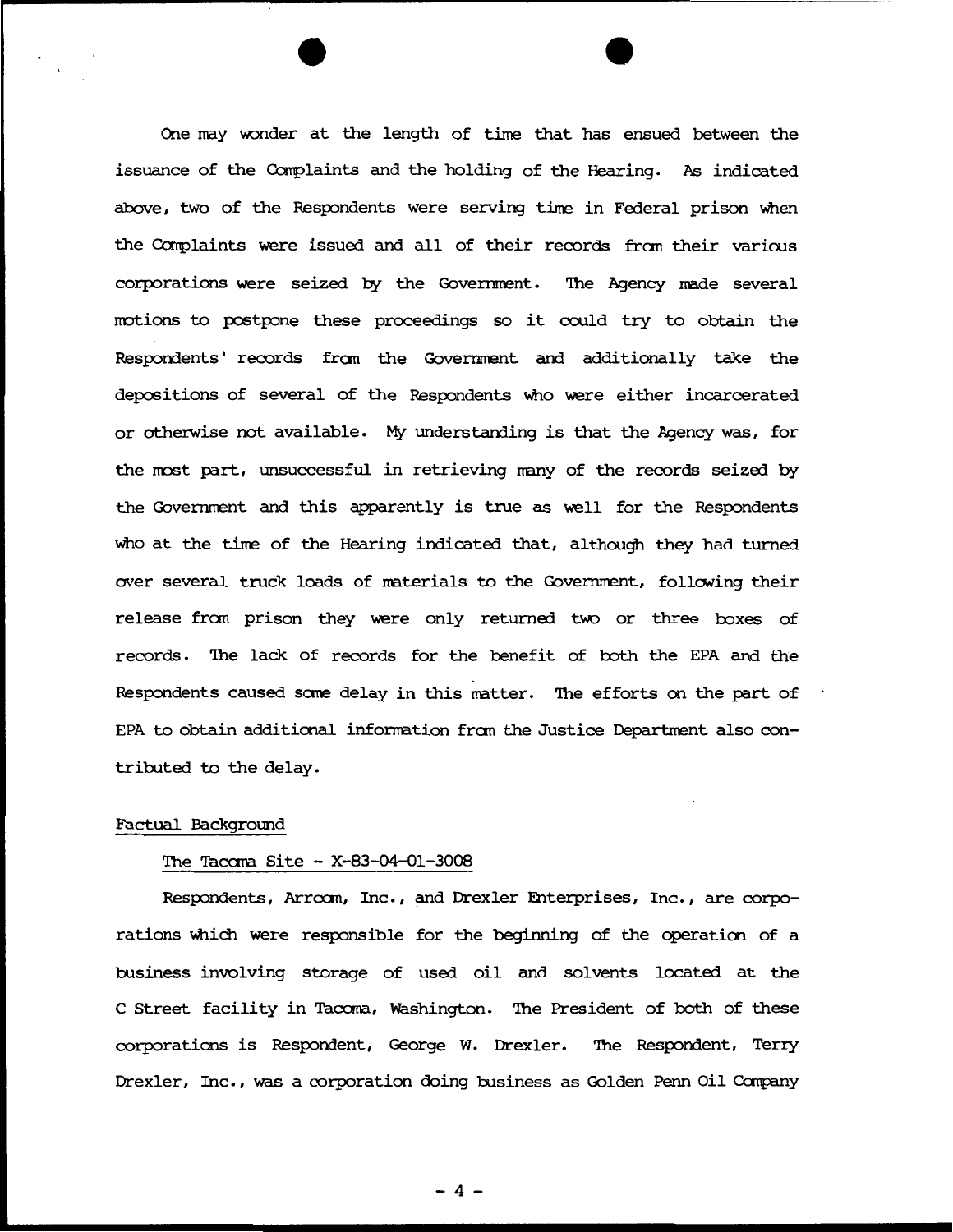and Western Pacific Vacuum Service. Respondent, Terry Drexler, was the president of all of these corporations and organizations. Terry Drexler either acting as an individual or officer of one of his several corporations orally subleased the C Street facility fran his father, George Drexler, the president of Arrccm, Inc. '!he Respondents, Richard Cragle and Ronald Inman, are the owners of the C Street facility and the lessors thereof.

In August of 1981, the property owners, Cragle and Inman, leased a portion of a warehouse facility to Empire Refining Company, another corporation owned by George w. Drexler. 'Ihe facility leased consists of a cemented or asphalted yard under which are three (3) underground storage tanks. An unused loading rack and a small shed are also located on the premises. The facility address is 1930 C Street, Tacoma, Washington, and is located in an industrial area within the city limits of Tacara, surrounded by other industrial facilities. All of the various corporations formed by George Drexler referred to above will be hereinafter referred to as Arrcom throughout this Decision for purposes of simplicity.

Arrccm began using the Tacara facility in August 1981 for the storage of used oil and other rraterials. On Decenber 3, 1981, George Drexler advised an EPA official that the facility was used for the storage of waste oil and solvents. Alan Pickett, an employee of Arrcom and Acting Secretary of Arrccm, confirmed this in a conversation held on the sane day by telephone with the same EPA official. After written requests by EPA on January 6, 1982, Arroom submitted a Notification of Hazardous Waste Activity which listed characteristic ignitable wastes in the form of used oil and various solvents as hazardous wastes which was handled at that facility. The Notification indicated that the hazardous waste was stored, treated or disposed of at the C Street facility. A Part A pennit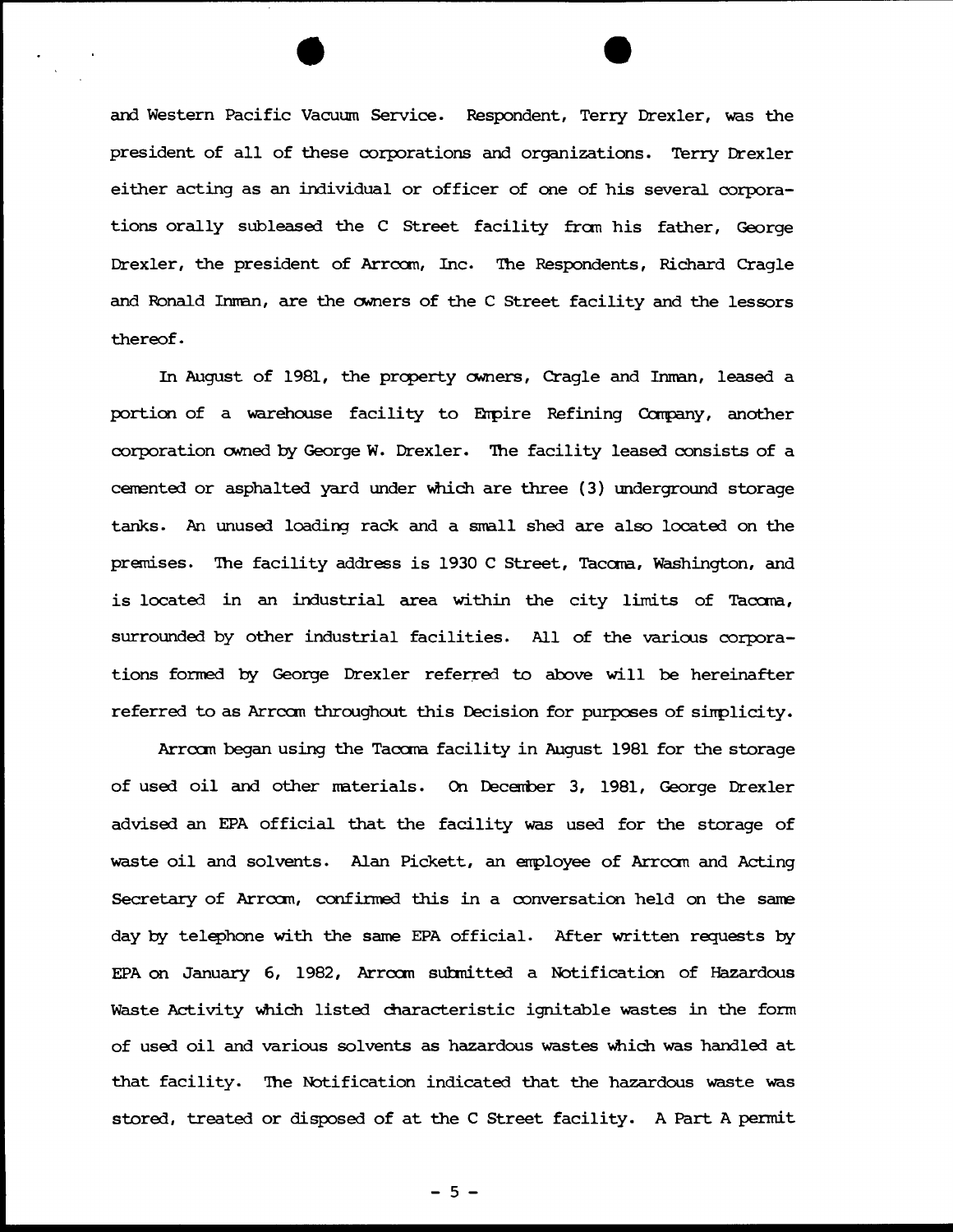application was submitted by Arrcom which indicated that 30,000 gallons of spent sol vents and 500, 000 of used oil were estimated to be stored a the site on an annual basis in the underground storage tanks. This application stated that the start-up date for the facility was August 1, 1981 and that both the Notification and the Part A application listed George Drexler as the facility contact for the C Street operation.

The Part A application was rejected by EPA as incomplete. Numerous deadlines were set for re-submittal of the forms and providing proper and carplete infonnation. 'Ihe Agency also advised Arrcan that if they were not able to provide the necessary infornation that they would be given the option of submitting and implementing a closure plan for the facility pursuant to 40 C.F.R. Part 265. Apparently there was sare confusion within EPA as to Whether or not this was a facility that would qualify for interim status Which apparently it was not since it did not care into operation until August 1, 1981, well past the Noveniber 1980 statutory deadline. Subsequent to this exchange of applications and letters to and fran the Agency and the Respondent, Arrcan, Arrcan sub-leased the facility to Terry Drexler and Terry Drexler, Inc., which continued to utilize the storage activities involving used oil and spent solvents. None of the individuals or entities which have operated the facility have completed the necessary application forms for either a Part A or Part B permit nor have they subnitted a closure plan.

EPA, in conjunction with State officials, conducted an inspection at the facility on June 9, 1982. Terry Drexler, who apparently was subleasing the facility from his father, accompanied the inspectors during this visit. A sample of the oil from one of the underground tanks was taken by EPA Inspector, William Abercrambie. Subsequent to that inspec-

- 6 -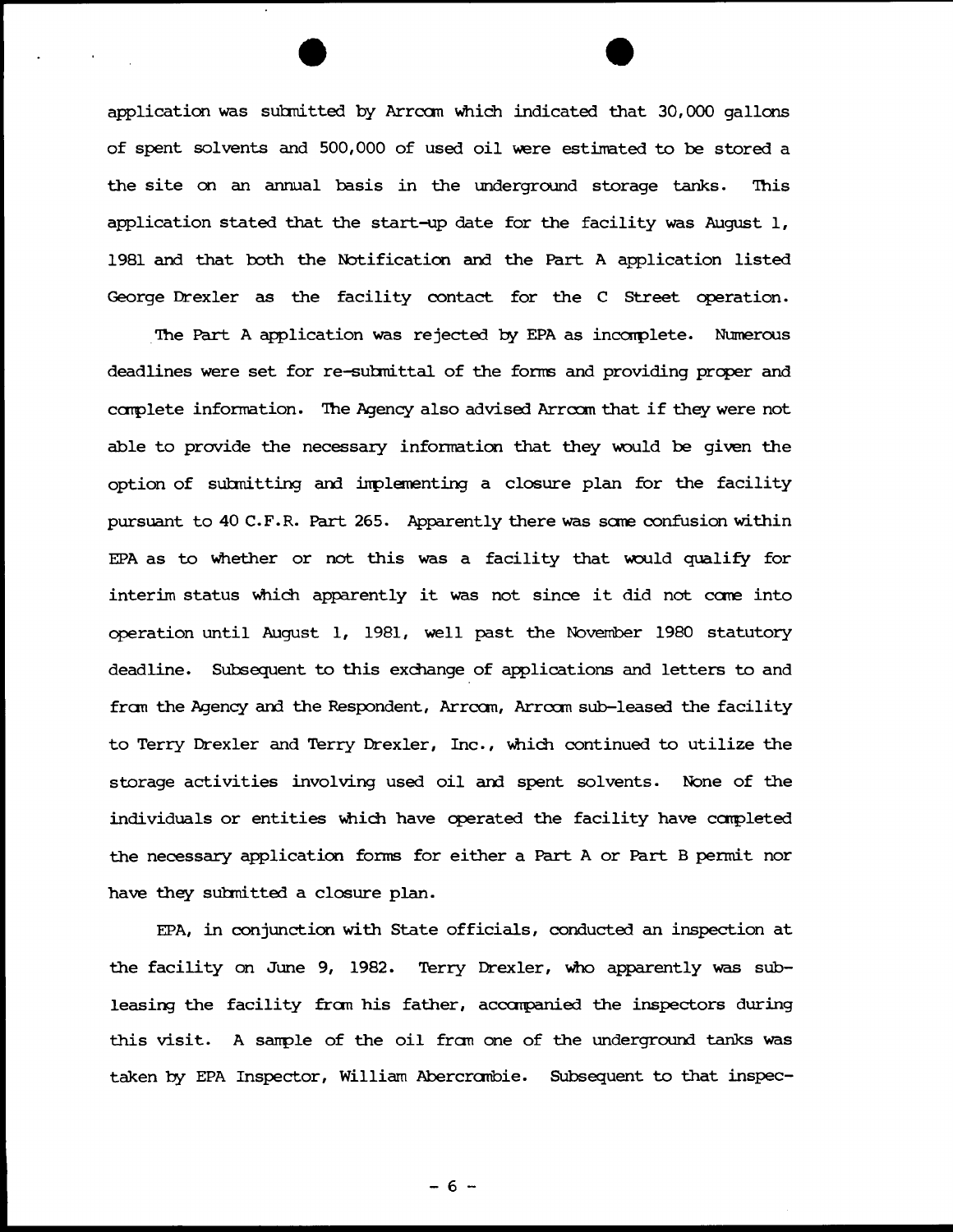ticn and the analysis of the sanples taken, the Agency advised Terry Drexler on July 27, 1982 that all requirements under 40 C.F.R. 261.6(b) would be applicable if the waste were detennined, in fact, to be hazardous.

Analysis of the samples taken was performed by Washington State Department of Ecology Laboratories and by EPA laboratories. The State analysis revealed that the waste oil flash point was below 140° F, making it a hazardous waste. Analysis at the EPA laboratory revealed the presence of several hazardoos wastes including toluene, a listed hazardous waste at 1700 ppm, as well as trace amounts of ethyl benzene and methylene chloride. The sample analysis also revealed the presence of naphthalene and other solvents in the oil stored in the tank.

Since the facility did not qualify for interim status and had not made the proper submissions to enable it to be permitted completely under the Act, the operation of the facility by Arrcom and Terry Drexler constitutes the operation of a facility without a pennit, in violation of the statute and the regulations pranulgated pursuant thereto.

The numerous corporations created by George Drexler and his son, Terry, are, for all practical and legal purposes, inseparable from the individuals which created them and control and own all of the stock in said corporations.<sup>2</sup> The corporations appear to  $\alpha$  no assets either in the fonn of equipnent or real estate, and therefore, any finding of liability against the corporations will anount to a finding against George and Terry Drexler as the alter-egos of these corporations. Why the Drexlers went to the time and expense of forming these multitudinous corporations is unknown to the writer, but their creation appeared to have

 $7-$ 

 $2\text{In}$  some cases, stock not owned by Respondents is owned by a wife or other family member.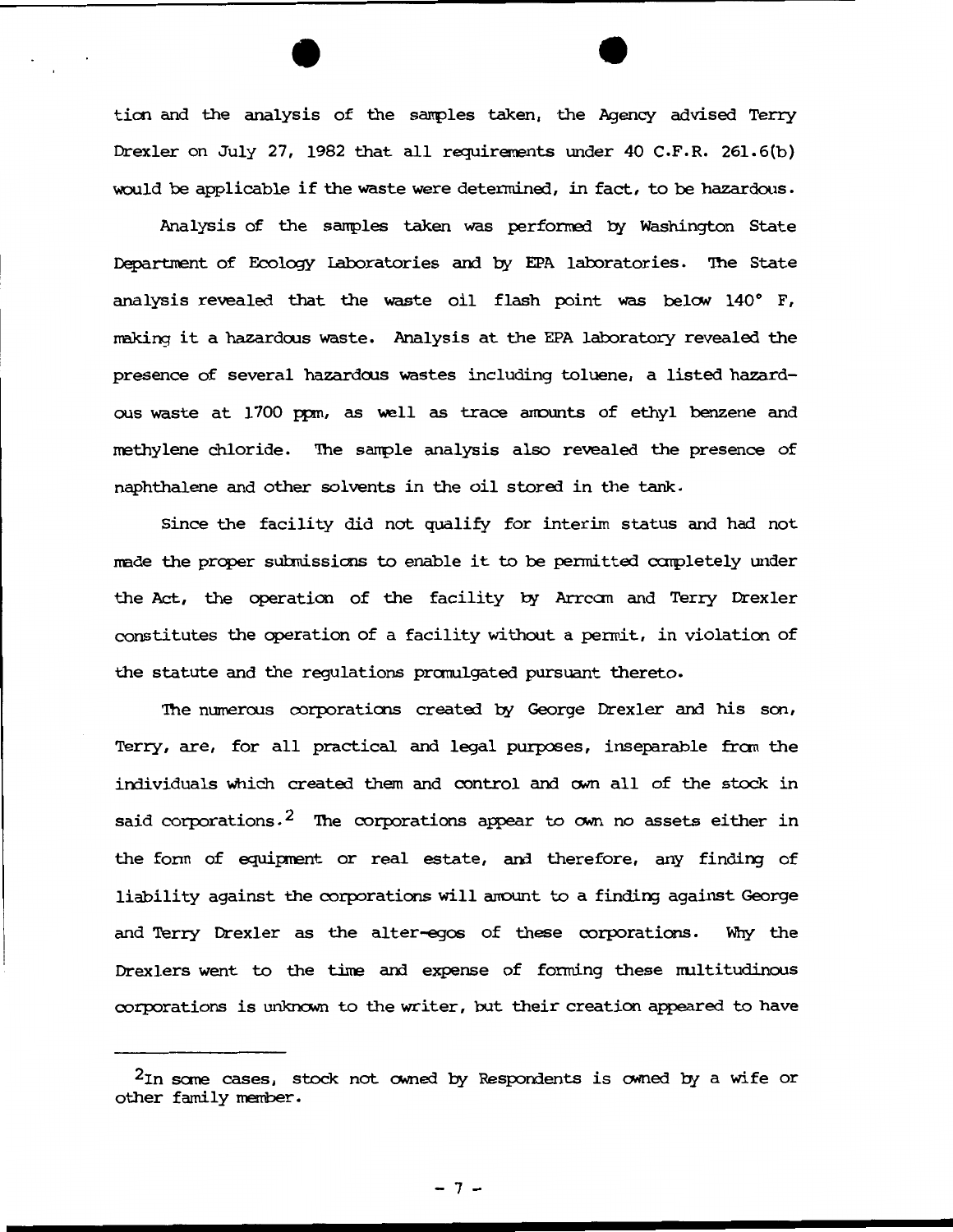no illegal nor nefarious motives associated therewith. The Drexlers apparently operated all of their facilities on an individual basis without regard to corporate involvement and, for the most part, apparently ignored any distinction among their various corporations for the purposes of transacting the business Which is the subject of this Decision.

In regard to the Tacoma facility the Agency is arguing that the land owners, Cragle and Inman, are jointly and severally liable for any fines that would be assessed and are liable under the Act for the activities which are found to have taken place on their property in Tacoma.

In support of this notion, the Agency draws the Court's attention to several cases under the Comprehensive Environmental Response Compensation and Liability Act (CERCIA) usually referred to as Superfund. The Court has carefully reviewed the cases cited by the Agency and finds that, in fact, the Courts have found that non-negligent land owners are liable for contribution to the cost of cleaning-up the facilities involved.

language in the varioos decisions reviewed is not particularly helpful in that they contain little or no analysis of the rationale behind the Court's ruling that the non-negligent and non-participatory property owners were liable for paying their share of the cost of the clean-up. The Court nerely cited the language of the statute Which states that owners, operators, transporters, and those who arrange for the transport of hazardoos substances are liable under the Act. In the case of United States v. Argent, 21 ERC 1354 (D.N.M., 1984), the Court found that the owners of land leased to operators of a silver recovery business are liable under the Act for costs incurred by the Goverment in responding to a spill of sodium cyanide even though the land owner was not connected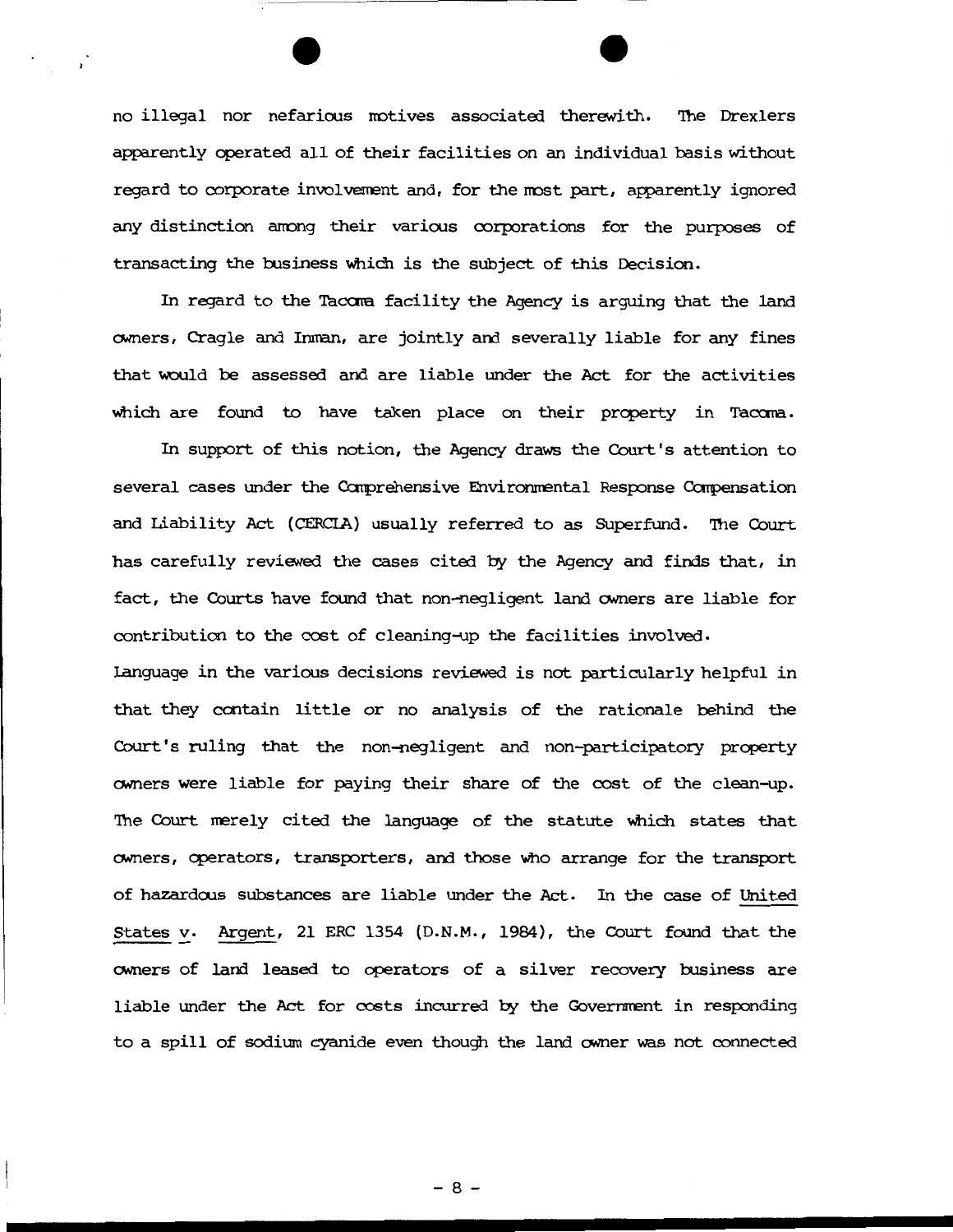with the silver recovery business because the legislative history shows Congress intended land owner/leassors to be within the definition of owners liable under §107 of CERCLA.

Although these cases are interesting, they are not, in my judgement, controlling in the case presently before me. There are several reasons why this is true. The first being, of course, the obvious one that the cases cited by the Agency to support its theory were decided under a completely different statute. The other reason being that when one examines the sanctions available to the Governmant under CERCLA and the purposes for which it was enacted, they are, in regard to land owners, very different fran the provisions under RCRA. In the CERCLA cases the costs are recovered for clean-up and the bringing of the properties in question back to a non-hazardous state. Clearly this enterprise on behalf of the Government and/or its contractors inures to the benefit of the land owners because, absent such clean-up, the land would be, for all practical purposes, useless to him and unavailable for any cannercial use. Since in the case of CERCLA, the absent and non-participatory land owner has reaped a benefit by the clean-up accomplished by the Government, it is only fair that he share in the costs involved therein. Such is clearly not the case here where the land owners, Cragle and Inman, were merely arms-length lessors of a discrete piece of real property and had nothing whatsoever to do with the operation of the business engaged in by the Drexlers. Also at no time prior to the institution of the Complaint in this matter were they advised that there was any improper activity being conducted by the Drexlers on their property. 'Ihe record indicates that this facility has historically been used for the storage of oil nany years prior to the enactment of RCRA and that there was nothing to alert

- 9 -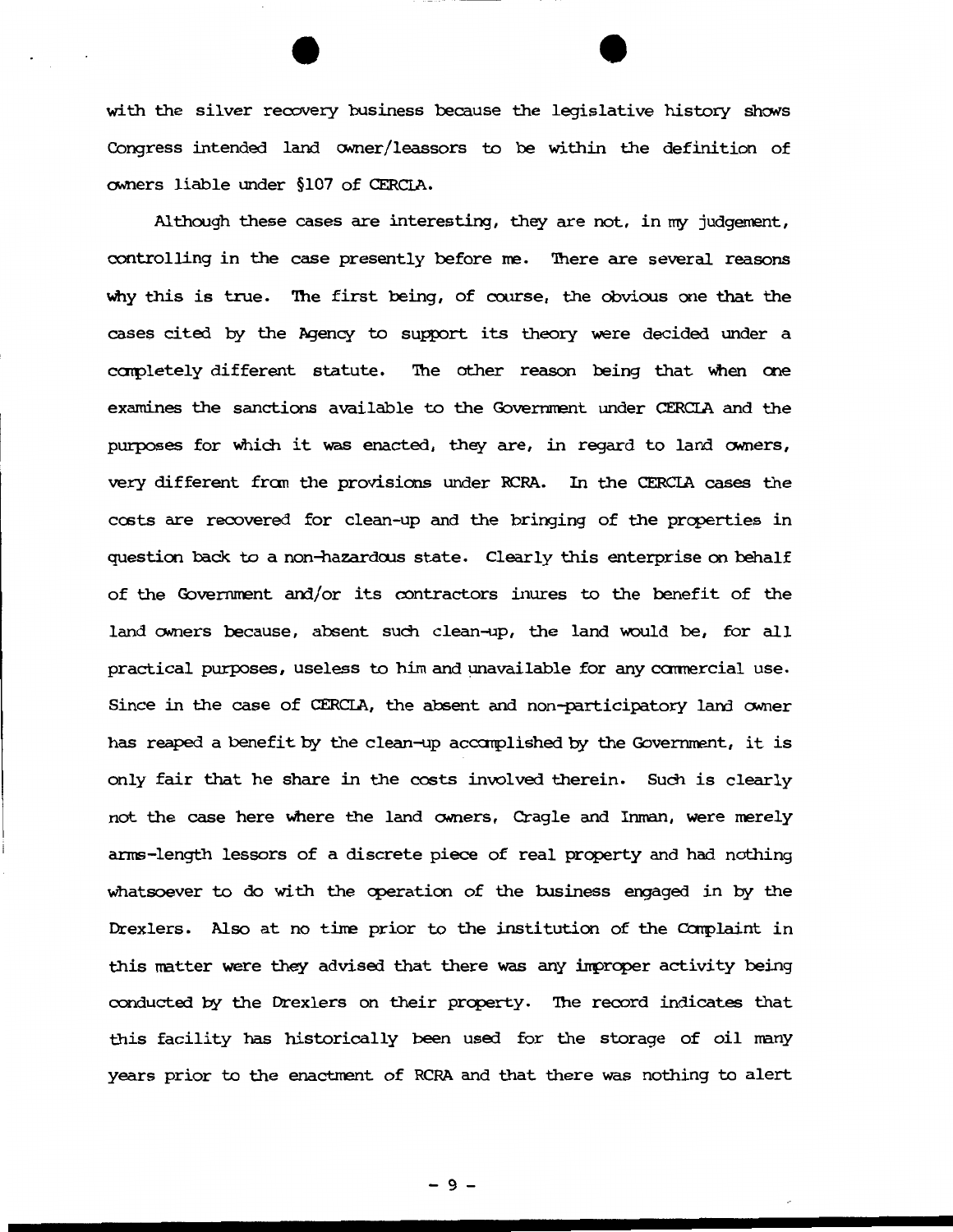the land owners to the fact that some how the activities being conducted thereon by the Drexlers was in any way different fran What previous tenants had been doing in the past.

In this regard, I am more persuaded by the language of the Court in Amoco Oil Company v. EPA, 543 F.2d. 270 (D.C. Cir., 1976), which held that the Agency acted inprcperly when it prarulgated regulations under the Clean Air Act \ohich attenpted to make refiners of gasoline responsible for illegal activities ccmnitted by tenants of retail gasoline service stations. The Court held that the mere fact that a refiner may have leased certain real estate and equipment to an individual Who sells his product but does not, without more, furnish any logical or legal basis for imposing blanket responsibility upon the owner for offenses or illegal acts committed by the lessee of the premises. In the absence of any indication of a specific intent on the part of Congress to create a "new tort, the traditional common law rules of vicarious liability must apply." In the Amoco case, supra, the Court refused to hold the refiner liable for the illegal acts of its lessee even though such lessees were pur-Chasing and selling products nanufactured am distributed by the refiner. That relationship is certainly a lot closer and of a more mutually beneficial nature than that Which exists between the Drexlers and the land CMners in this case who had no interest, knCMledge or association with the used oil business conducted on the property.

Therefore, I am of the opinion that, under the facts in this case, the noticn of vicarious liability as to the non-negligent and nonpaticipatory land owners in this case is not applicable and that I herewith find that the lessors, Craigle and Inman, are not liable for any civil penalty, nor are they subject to any Order Which might issue under

 $-10 -$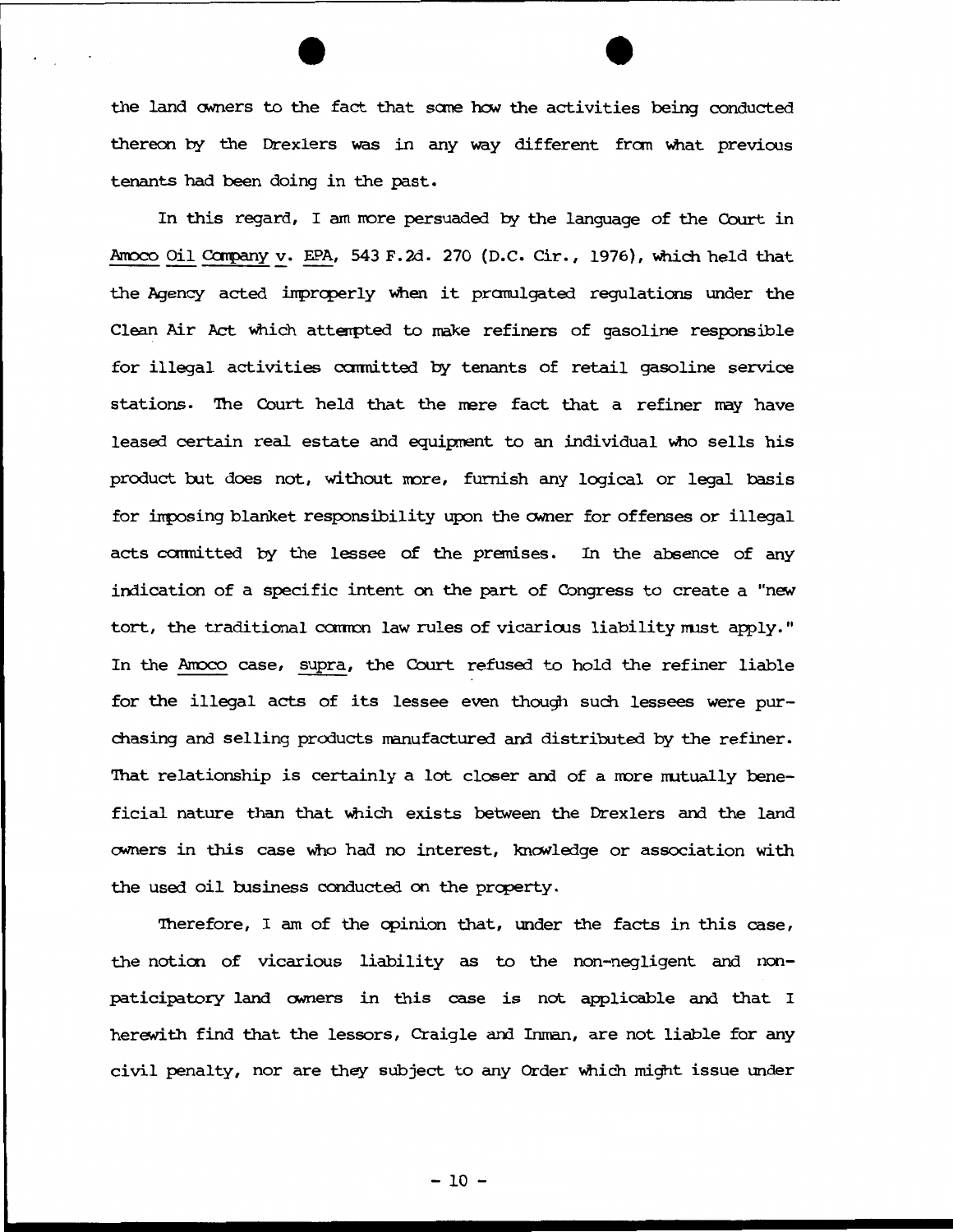this case. 'Ihere is, of course, nothing to prevent the Agency fran causing the facility to be cleaned up and then attenpting to obtain contribution from the land owners under CERCIA. They may not, however, impose a civil penalty under RCRA in these circumstances.

The Drexlers, as to the Tacoma facility, arqued several defenses. One of which is that they did not know that the materials they were processing at the facility constituted hazardous wastes. And secondly, that they are not liable for any civil penalty under the Act because of an agreement they entered into with the Department of Justice in association with their criminal conviction and subsequent incarceration for activities un-related to this matter.

As to the first defense, it may well be true that, initially the Drexlers were not aware that what they were doing constituted the hardling of waste materials. However, they admitted on several occasions that they were handling certain solvents and other highly flamable materials and were apparently freely mixing them with the waste oil which they had collected fran other sources. Under the circumstances, it is clear that the Drexlers, George and Terry, are liable under the Act for the operation of a hazardous waste facility without first obtaining a permit.

As to the second defense, that is the agreement they entered into with the Department of Justice prior to entering a guilty plea in a criminal matter, the record is clear that nothing contained in that agreement has any bearing whatsoever on the matter currently before me. Paragraph 5 of the agreement entered into between the Drexlers and the Department of Justice states that "this agreement is in disposition of all Federal criminal charges arising fran the defendants George and Terry Drexler's businesses and in further consideration of the defendants

- 11 -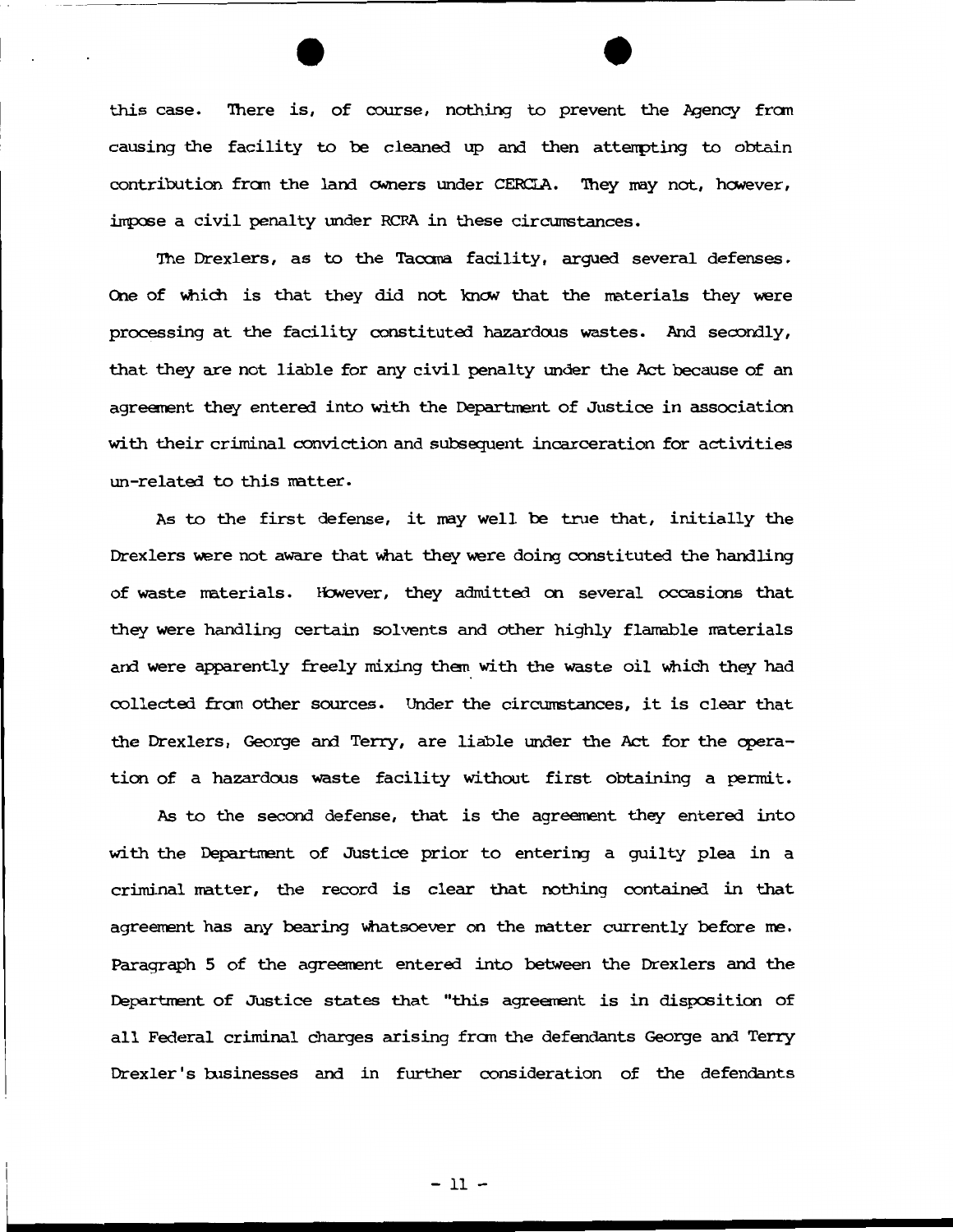guilty pleas the Government agrees there will be no additional Federal charges filed on events which occurred on or before November 24, 1982 in connection with those businesses." Although the language quoted is not without ambiguity, it is clear that it was the intent of the Governnent and of the Drexlers that the agreement that they signed only applied to Federal criminal charges arising from their businesses and did not, and in my judgement could not, have constituted an absolute granting of immunity to the Drexlers by the Government for any and all unrelated criminal and civil matters that the Drexlers might have additionally been guilty of. I, therefore, am of the opinion that the above-mentioned agreement does not insulate the Drexlers fran liability relating to civil penalties asociated with the operation of the Tacoma or Rathdrum facilities. This interpretation is further bolstered by a letter dated October 19, 1984 fran stephen Schroeder, Assistant u.s. Attomey in Seattle, to Ms. Barbara Lither, then the EPA attorney in charge of this matter, which stated that the "parties to the attached agreement neither conterrplated nor intended to dispose of any civil proceedings Which might be conducted. Indeed, everyone assumed that civil tax consequences would ensue fran the criminal judgement. "

## The Rathdrum Site - X-83-04-02-3008

 $\ddot{\phantom{1}}$ 

This Oamplaint involves once again George Drexler and his corporations, Terry Drexler and W. A. (Alan) Pickett, which owned and operated a hazardous waste management storage and disposal facility in Rathdrum, Idaho. Since the facility commenced operation prior to November 1980, it was eligible for interim status. 'Ihe facility did notify EPA of its existence under the Act and filed a Part A application which was signed

 $-12 -$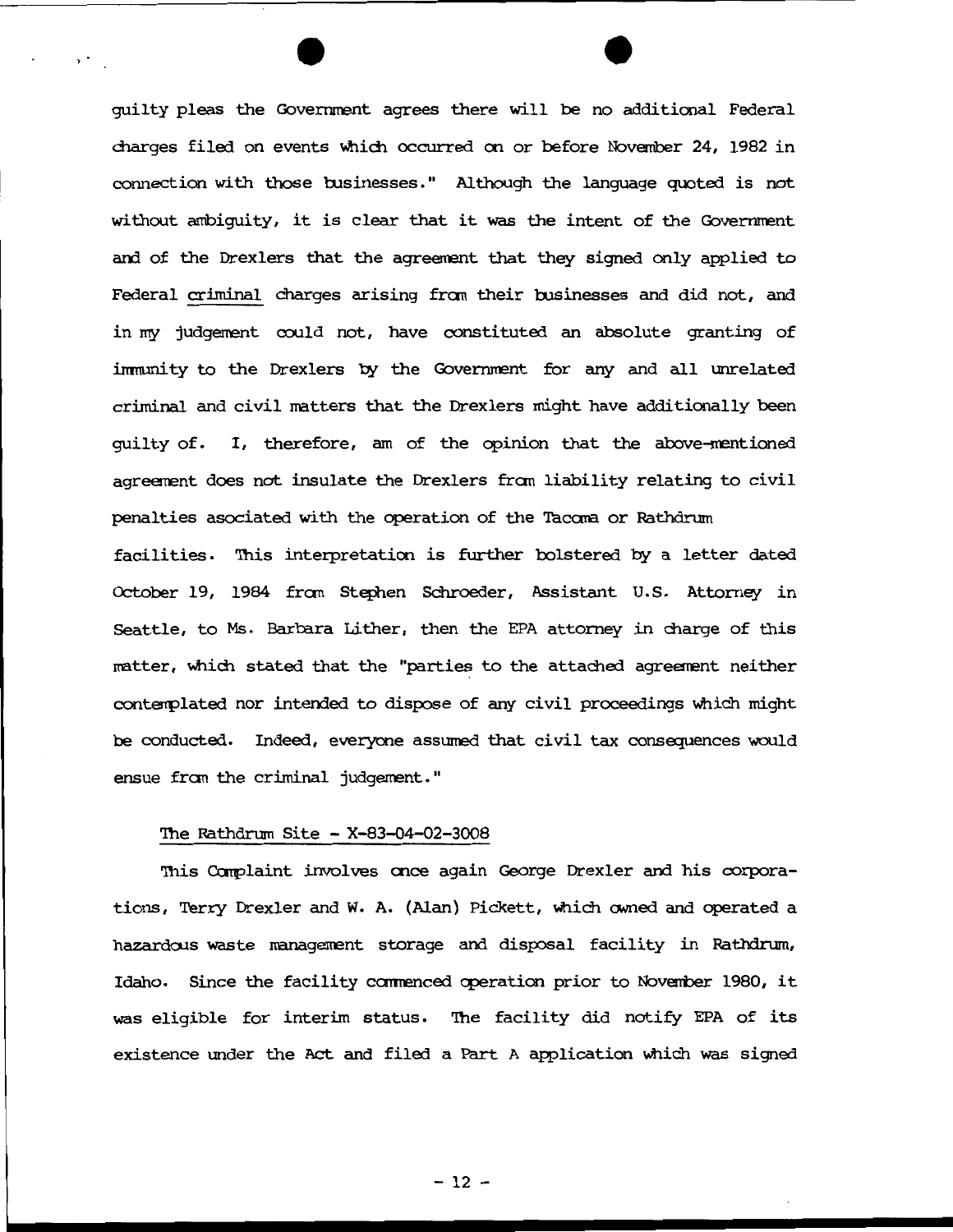by Mr. Pickett as CMner when, in fact, he was not the CMner. At the time that the Part A application was filed with the Agency, EPA was unaware of the problems associated with Mr. Pickett signing and it assumed the facility was enjoying interim status. Upon being advised by Mr. Warren Bingham, one of the Respondents and the owner of the property, that he had not authorized Mr. Pickett to sign the application, the Complainant requested that the Respondent submit a corrected Part A application or submit a closure plan. Respondents subsequently stopped operations but have neither re-submitted the Part A application, nor submitted a closure plan. Dispite that discrepancy, the Agency apparently still considers the facility to have obtained interim status for the purposes set forth in the application, that being storers and treators of hazardous wastes.

The Complaint states that the Respondents spilled and/or disposed of hazardous wastes or hazardous waste constituents into the soil surrounding some of the buildings and tanks on the facility and such release constitutes disposal. Since the facility had not qualified for interim status for disposal it is therefore in violation of § 3005 of the Act. 'Ihe Complaint then goes on to list approximately eleven (11) discrepancies which the inspections and investigations of the facility disclosed and for which the Complaint proposes to assess penalties. The Complaint initially proposed a civil penalty in the amount of \$75,925.00 which was subsequently reduced to \$73,500.00.

As I understand the Complainant's position, they view the Respondents in this case as operating a facility which enjoys interim status despite the fact that they have alleged in the Complaint that the Part A application originally filed was defective inasmuch as it listed W. A. Pickett as the owner of the facility, when, in fact, the premises were owned by

 $-13 -$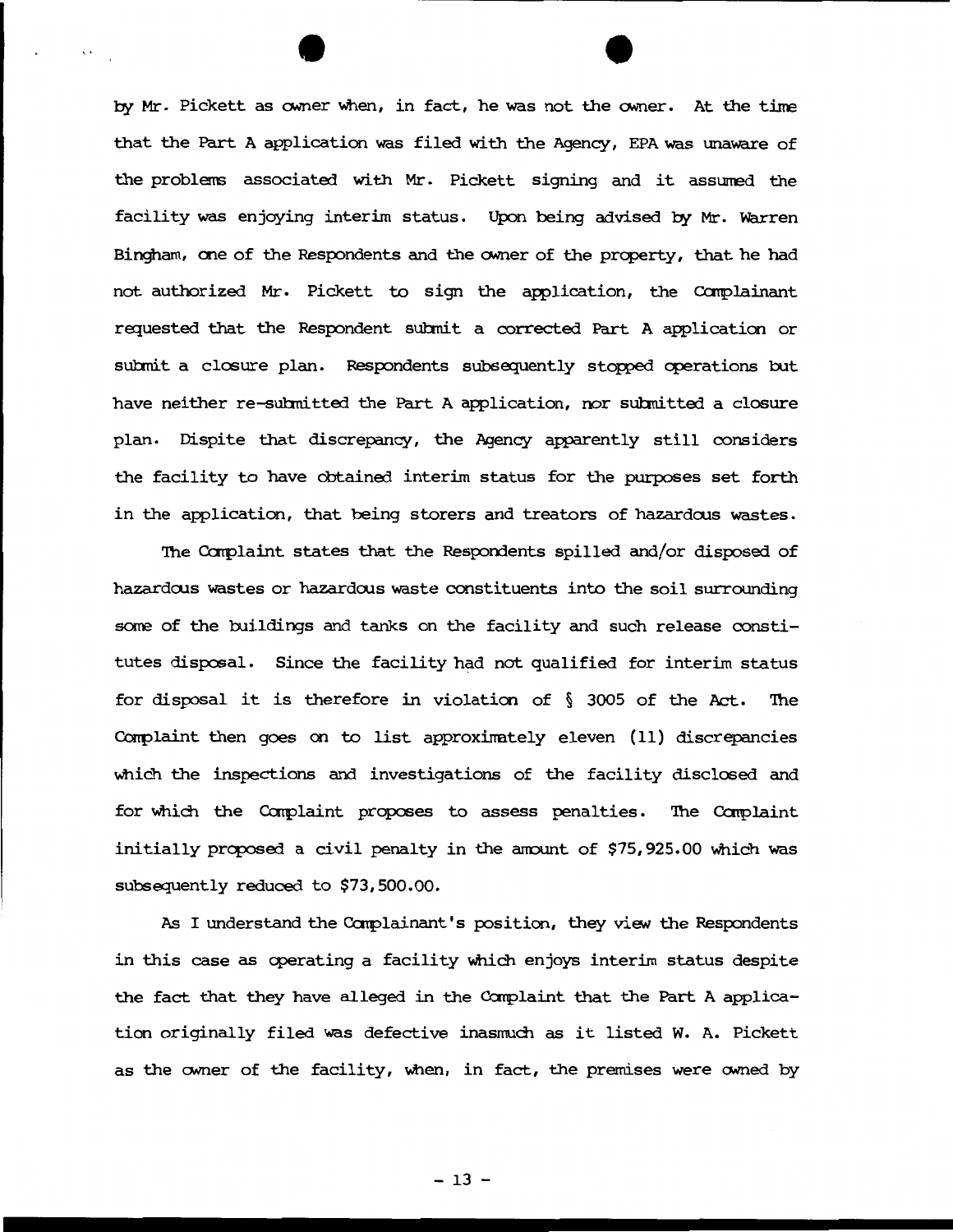Mr. Bingham. 'lhis situation is slightly perplexing in that, on the one hand, the Agency recognizes the facility as having been granted interim status and, on the other hand, cites them for a violation of the regulations for filing a defective and insufficient Part A application. 'lhe Agency advised the Respondents that they must re-submit their Part A application properly filled in, an act which was never accomplished, for a variety of reasons.

Additionally, during late 1981 and early 1982, the Agency advised the operators of the Rathdrum facility that they must revise their Part A application since it failed to list certain hazardous wastes that the Agency had reason to believe they were handling. Several deadlines were set for this re-submission. The record indicates that none of these deadlines were met, or if some response was made, it was deemed by the Agency to be unacceptable. The question arises as to whether or not this facility had interim status.

The Agency generally has taken the position that a facility may have interim status as to waste "X", but not as to waste "Y" . Or that it has interim status as a storer of waste, but not as a disposer. That language has always troubled me. It seems to me that a facility either has interim status or it does not. If one equates the tenn interim status as being synonymous with having a temporary or probationary pennit, pending the issuance of a full or true pennit, the language is understandable. Therefore, if one is handling a waste which he failed to identify in his Part A application, he is operating without a permit as to that waste and is, therefore, violating the Act.

In the instant case, the Agency seems to take the position that the facility had interim status as to the waste listed as DOOl, or ignitable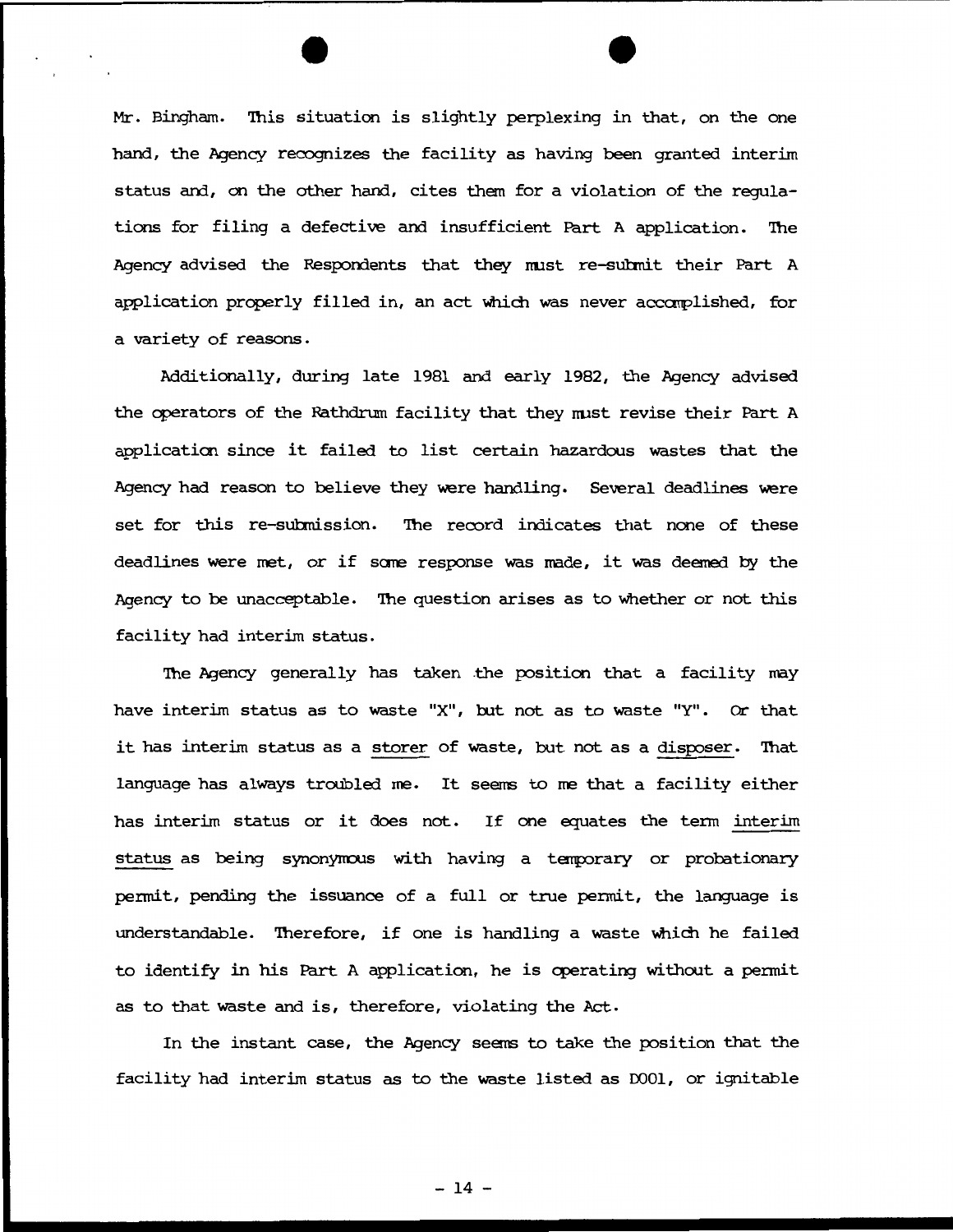waste, but not as to the other wastes that it handled. However, the Part A application and the supplement later filed, were both signed by Alan Pickett as owner, a defect Whidh the Agency considers as rendering the application unacceptable. Therefore, it would seem that the Rathdrum facility was cperating without interim status for any waste, including DOO1. This conclusion is bolstered by the language of the regulations. 40 C.F.R. § 270. 70(b) provides that:

"Failure to qualify for interim status. If EPA has reason to believe upon examination of a Part A application that it  $\frac{1}{2}$  fails to meet the requirements of § 270.13, it shall notify the owner or cperator in writing of the apparent deficiency. Sudh notice shall specify the gramds for EPA's belief that the application is deficient. The owner or operator shall have 30 days fran receipt to respond to sudh a notification and to explain or cure the alleged deficiency in his Part A application. If, after such notification and opportunity for response, EPA determines that the application is deficient it may take appropriate enforcement action."

The footnote to this section advises that:

''\Vhen EPA detennines on examination or reexamination of a Part A application that it fails to meet the standards of these regulations, it may notify the owner or operator that the application is deficient and that the owner or cperator is therefore not entitled to interim status. The owner or operator will then be subject to EPA enforcement for operating without a pennit. "

The scenario depicted in the regulations is exactly what happened in this case. The Respondents never filed an amended application which the Agency found to be acceptable. (See the testimony of Linda Dawson, Tr. 83-89.)

The lack of interim status does not, however, relieve a facility of the duty to comply with the provision of Part 265 of the requlations. This is clear from a reading of  $\S$  265.1 which states that the regulations apply to those Who have been granted interim status as well as those Who failed to notify under § 3010 of the Act or to file an acceptable Part A application.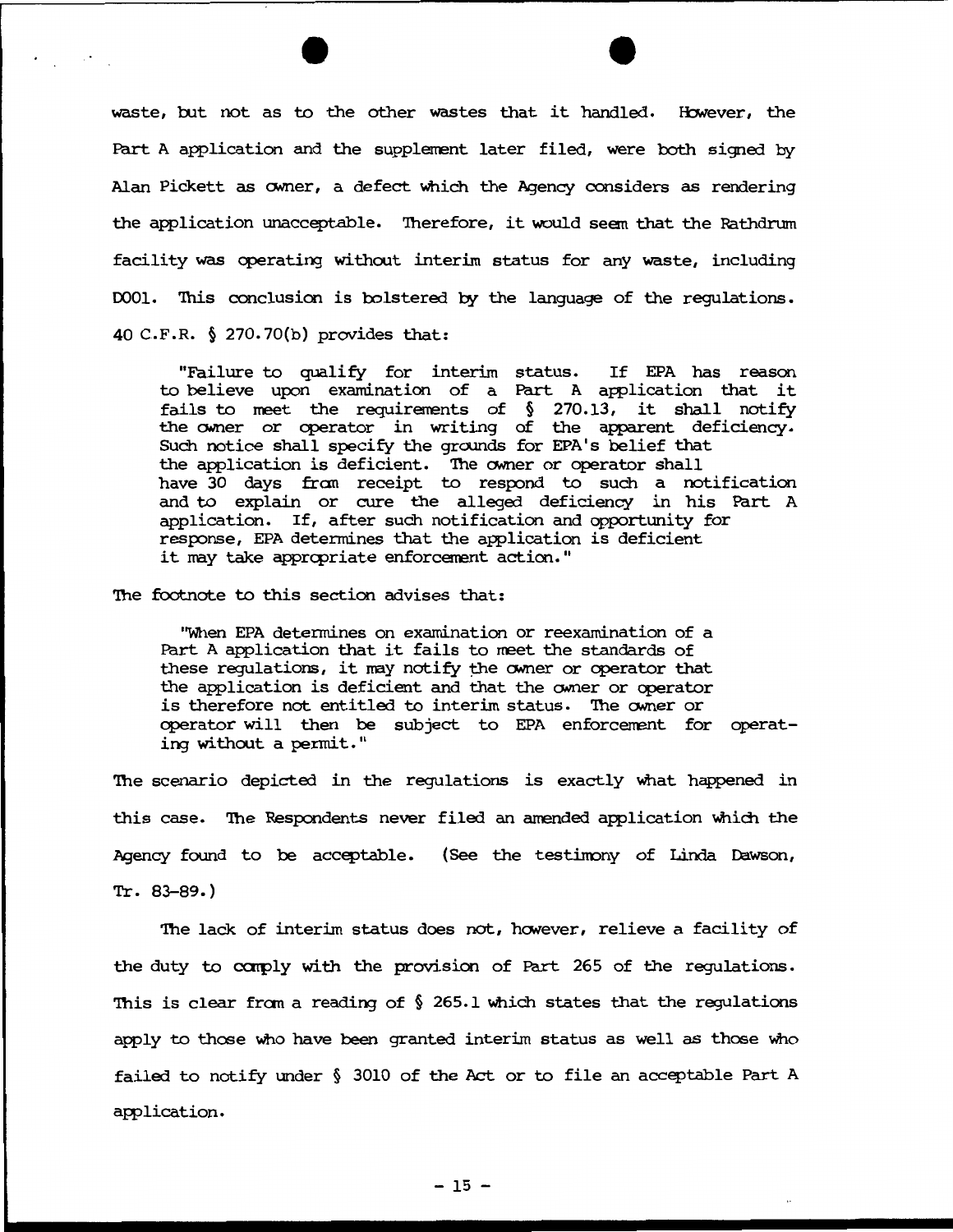For all practicable purposes, the result of this analysis is that a facility nust abide by the provisions of Part 265 of the regulations whether they enjoy interim status or not. The only difference is that those who do not enjoy such status are also quilty of operating without a permit. In this case, the Agency proposed a substantial penalty for disposing of waste without a permit. Assuming my analysis is valid, a similiar penalty could have been proposed for all activies engaged in at the facility.

Arrcan used the facility for the storage and disposal of used oil, spent solvents and other substances prior to the treatment of these materials for resale as fuel. On December 14, 1979, Arroom sold the facility along with all equipment, stock and vehicles to Mr. Bingham. Mr. Bingham leased the facility back to Arrcan, Which continued to use the property as before.

Despite representations to the contrary by Arrcan personnel, the facility was accepting and treating hazardous wastes other than ignitable waste oil (DOO1) at the facility. These wastes were identified as spent solvents in the FOOl series. (Complainant Exhibits No. 40 and 48, Idaho.) Mr. Alan Pickett, secretary of Arrcan, belatedly admitted that the facility was accepting spent solvents and mixing them with the waste oil.

Mr. Bingham, in January 1982, evicted Arrcan fran the pranises for non-payment of rent. On July 20, 1982, the Agency conducted an inspection and sanpling effort at the Rathdrum facility. At the time of this inspection, the facility was not in cperation and appeared to have been abandoned since the eviction. 'Ihe EPA inspector determined that prior to the abandonment, oil had been spilt throughout the location and the tanks

 $-16 -$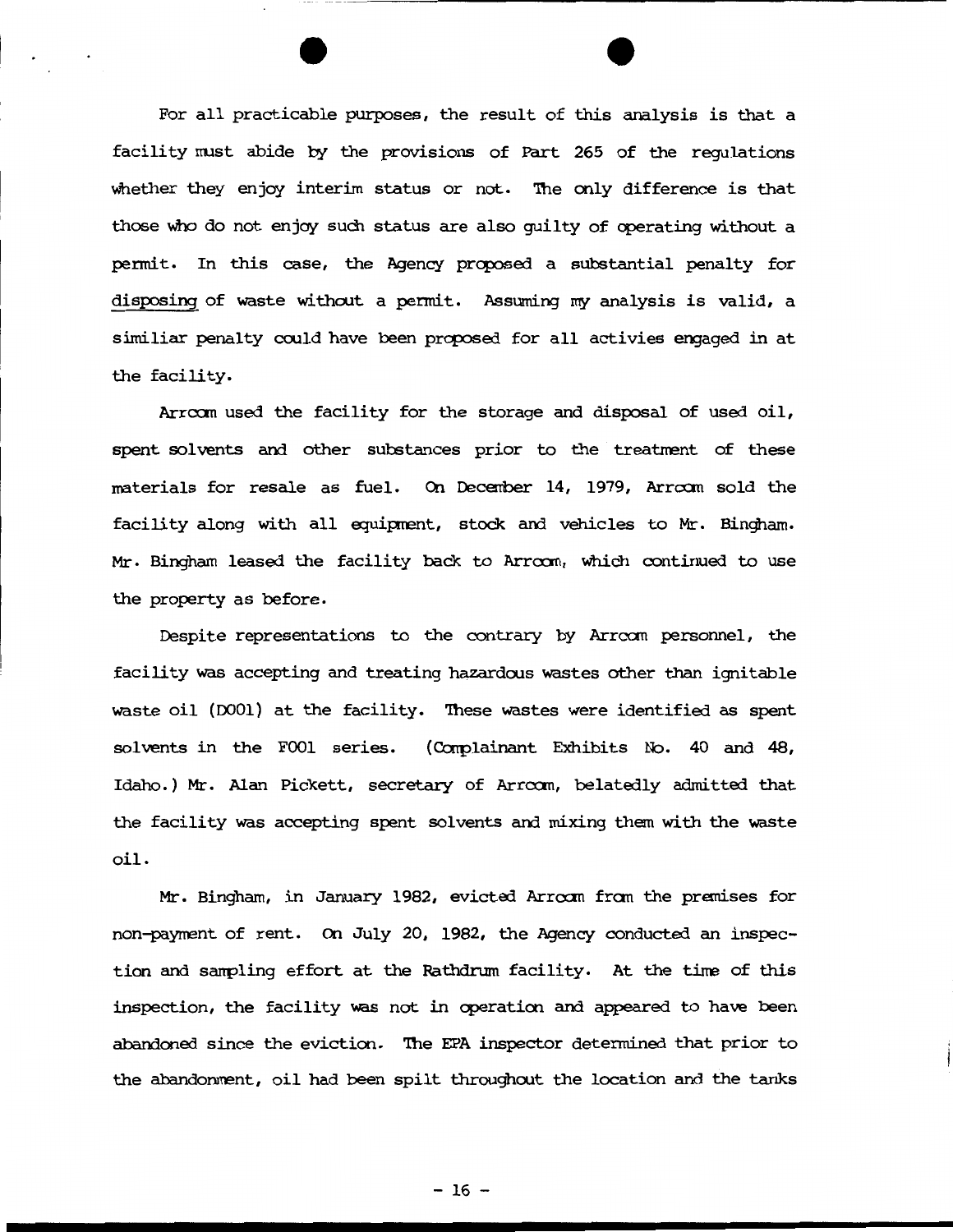containing oil were very visibly leaking onto the ground. This oil on the ground was present despite the fact that Arrcan had Changed the dirt and gravel at the facility before it began operations there. The inspection revealed no evidence of any record keeping of any kind at the facility. There was no complete or continuous fence surrounding the site and the tanks were in general disrepair. No safety equipment or fire extinguishers or telephones were present at the facility. One can only speculate as to the presence of these items when the facility was in operation by Arrcan, but oo evidence was forthcaning that the reguired eguiprent was, at any time, present. As indicated above, the records of the Respondents, George and Terry Drexler, were confiscated by the Government in connection with their criminal problems and after the Agency finally gained access to those records, a diligent search thereof revealed none of the records required by the regulations.

.

The inspector took a variety of samples from several locations on the property and subsequent analysis of those sanples revealed significant concentrations of trichloroethane, ethyl-benzene, and nethylene chloride, toluene and trace amounts of other listed hazardous wastes. A second and more extensive sampling and analysis effort was conducted June 6 through June 8, 1983 at the Rathdrum facility. A sanple was taken fran a large storage tank on the north end of the facility used for the initial storing and mixing of used oils and solvents. Analysis of that sample revealed the presence of ethyl benzene at 5, 000 ppb, toluene at 6200 ppb, and xylene at 17,600 ppb. Sanples fran other tanks on the facility also revealed the presence of solvents and other listed hazardous wastes in high concentrations. Soil sanples taken near the large storage tank also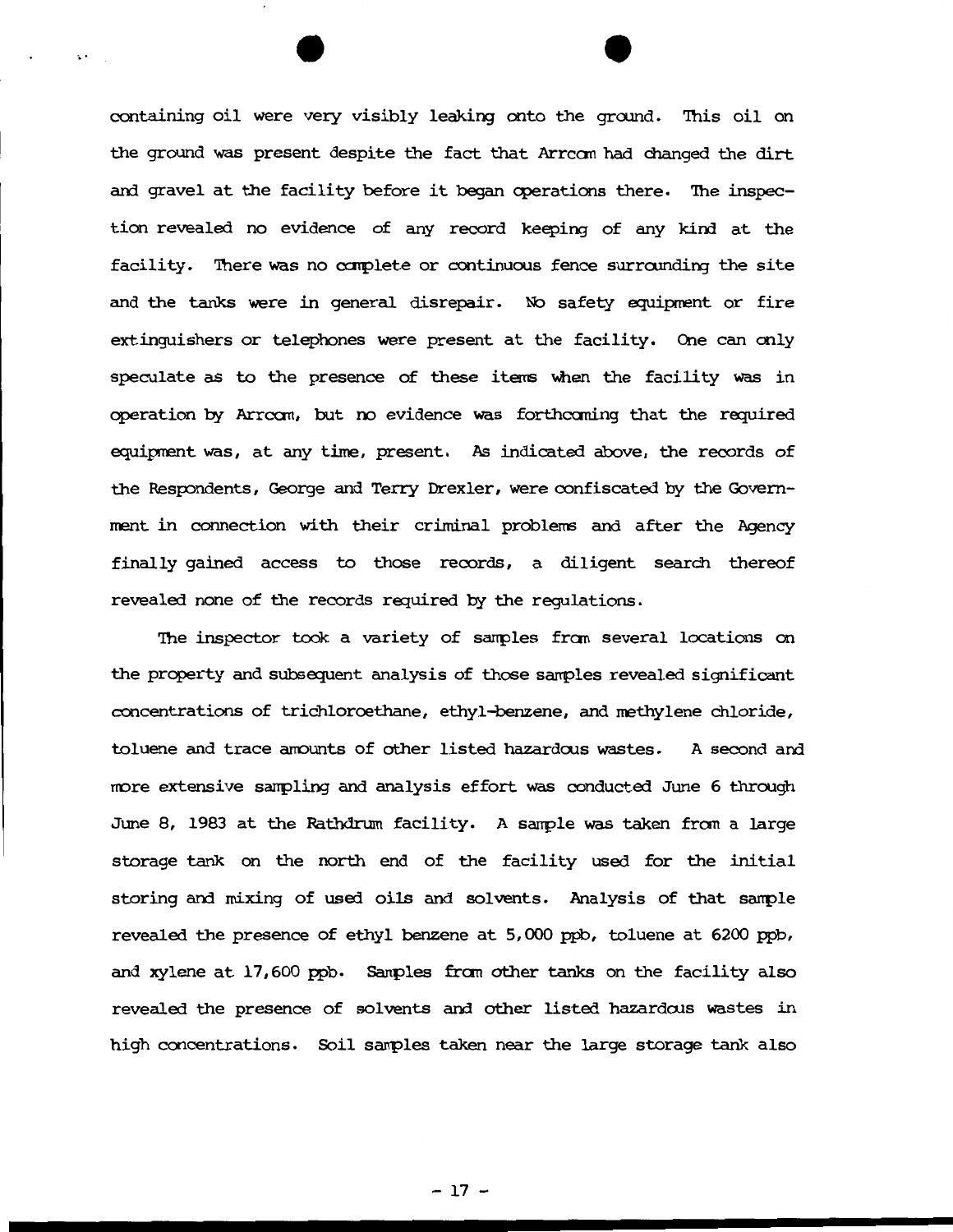revealed the presence of a variety of hazardous solvents in significant concentrations. 'lhe concentration of the sol vents found in the soil samples was substantially higher than that found in the storage tanks.

The Agency considers such spillage to constitute disposal, a conclusion supported by the language of the regulations, and inasmuch as the facility is located over a sole source acquifer, the Agency considered such illegal operation to constitute a serious threat to the public health and environment which resulted in emergency removal action under Superfund.

The Respondents in defense of their activities at the Rathdrum facility testified that they had never used the tank from which the sample was taken and that primarily they used rail tankers to heat the oil and that these tankers sat on a concrete pad which was benned in on all sides and had an 8,000 gallon drain tank located under ground of the center of the concrete pad. Their contention being that if anything had leaked from their tank it would have been captured in the underground storage tank which is placed there for that purpose. Mr. Drexler also testified that he completely bermed the other storage tank and that to his knowledge no oil that he had processed on the facility ever escaped to the bare ground. 'lhis facility had been used for rrany years as a oil refining and treatment plant as well as for other chemical activities related to the petroleum industry. Mr. Drexler's position is that any oil or solvents found on the ground by the EPA inspectors was placed there by previous owners and operators of the facility and that he contributed nothing to the hazardous wastes that were detected by the Agency sample and analysis program.

The Agency apparently takes the position that it is immaterial whether or not the Respondents placed the hazardous waste on the property

- 18-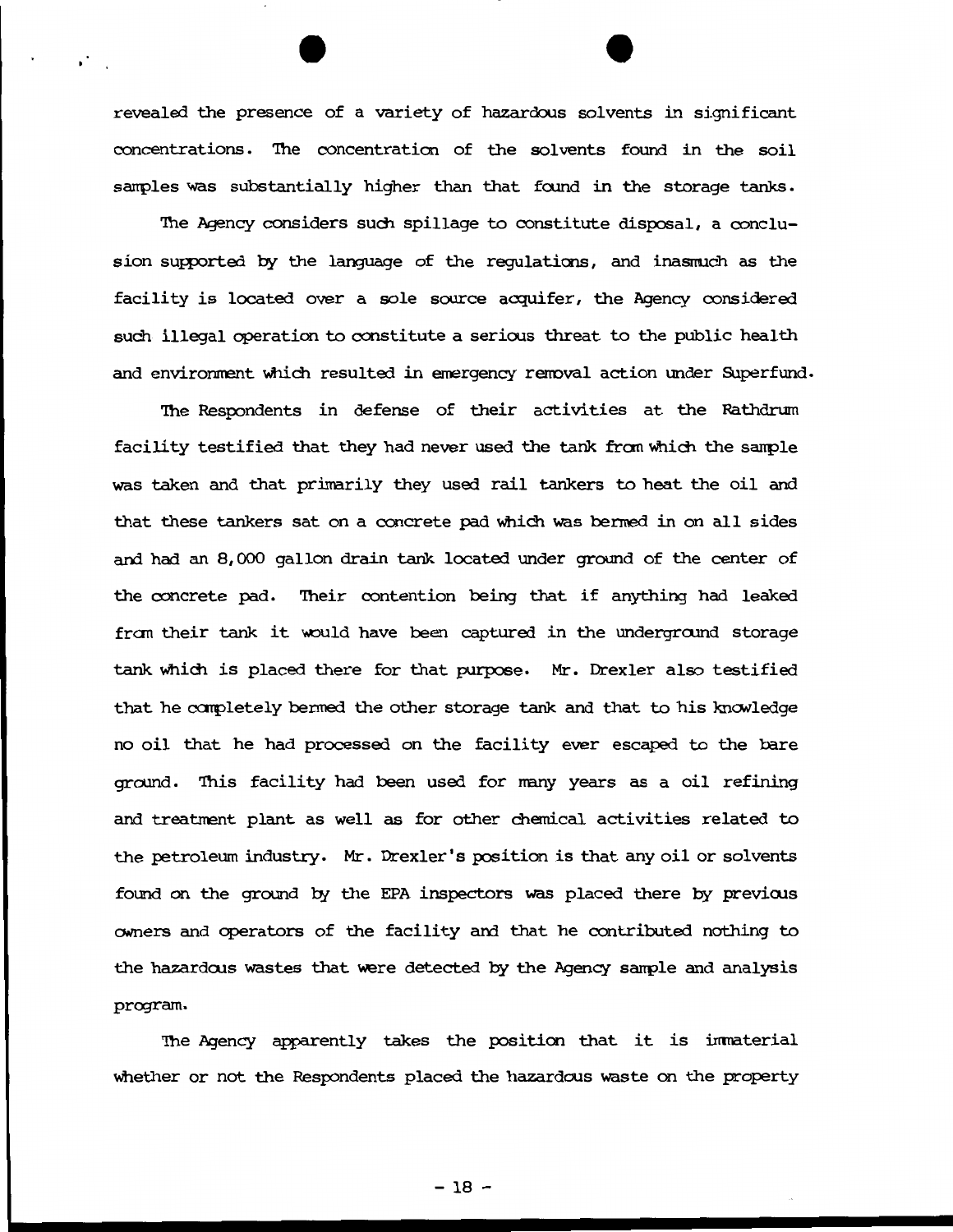since as owners and operators they are responsible for any conditions that exist thereon and that the Agency can only be quided by what its inspections and sampling analysis endeavors produce, since they did not inspect the premises until after they were abandoned by the Drexlers due to their forced eviction. Given the record in this case, one must recognize that the credibility of the Drexlers nust be viewed with sane suspicion. In addition, the Agency provided for the record, copies of manifests which indicated that the Drexlers were, in fact, handling hazardcus wastes at the facility in the fonn of spent solvents and, there fore, their protestations to the contrary are not worthy of significant weight. In this regard, the Drexlers stated that the paint thinner which they recieved on their property was taken there by one of their truck drivers without knowing of its nature and that except for that one instance, they had never received anything else other than used oil at the Rathdrum facility. 'Ihe Respondents further argue that Arrcan had been locked out of the Rathdrum site since December 1981 and that the owner since 1979, Mr. Warren Bingham, would not allow anyone associated with Arrcom on the premises. The Respondents arque that this lockout was so sudden that there was no opportunity to empty out the tanks and police the area and Arrcan had no idea What, if any, activities occurred on the premises since January 1982. Mr. Drexler also argues that he never authorized anyone in his errploy to apply for a Part A pennit for the facilities but, in Court, upon cross-examination, he admitted that Mr. Alan Pickett had the apparent authority to act in Mr. Drexler's stead to acoamplish Whatever business activities were necessary in order to keep the operation running. Apparently Mr. George Drexler, the President of Arrcam, did not spend much time on the facilities in question since he

..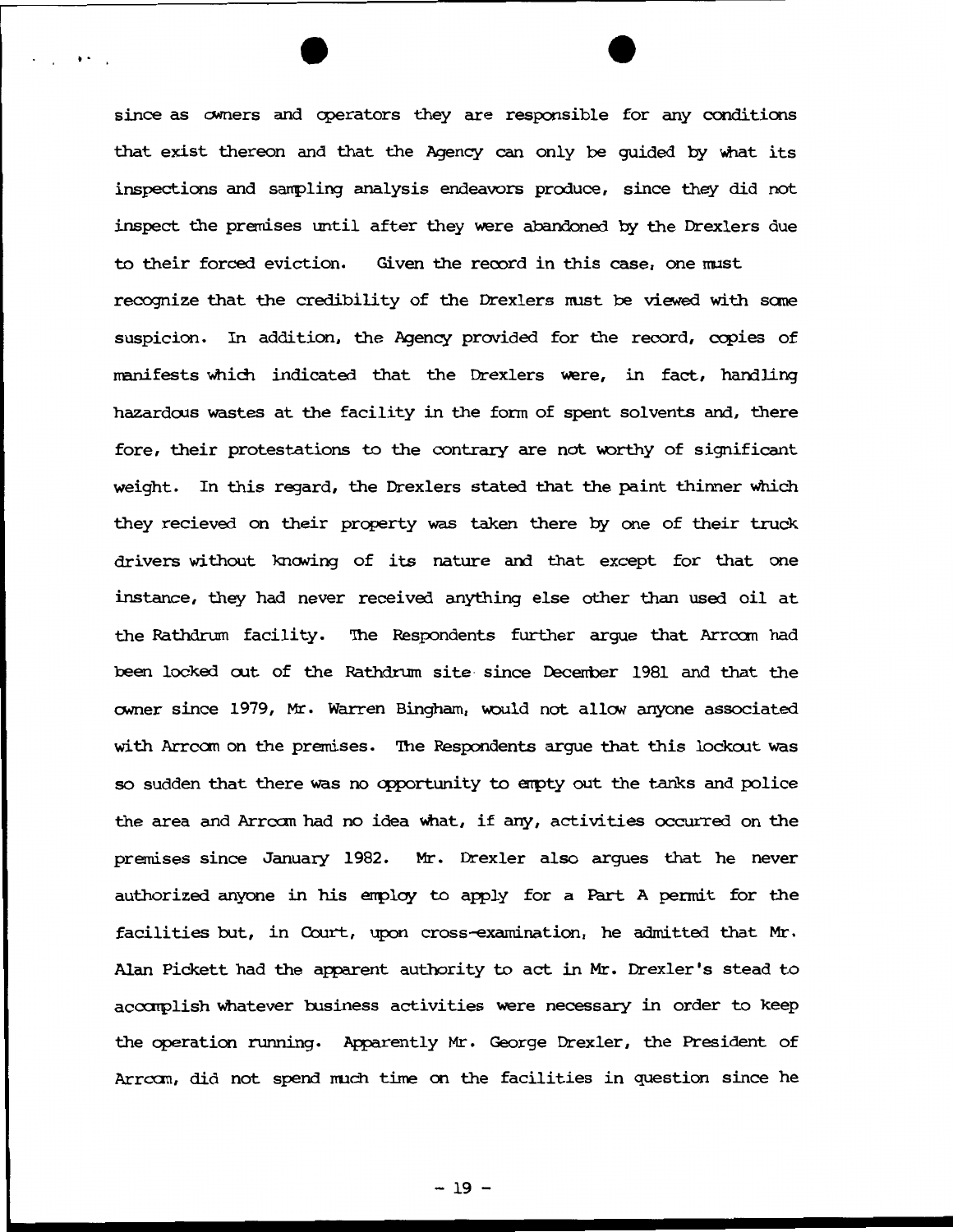was devoting most of his time and efforts to running the facilities located in the State of Washington and relied on family menbers and Mr. Pickett to take care of the operation of the Rathdrum facility.

As pointed above, any facility which is eligible for interim status is governed by the provisions of 40 C.F.R. Part 265, and inasnuch as the facility never filed a closure plan the activities accomplished thereon were subject to the provisions of the Act even though Mr. Drexler and his various corporations were no longer on the premises.

# Discussion and Conclusion

Mr. George Drexler, the patriarch of the Drexler clan, has apparently been in the oil recovery business for approximately 38 years and his sons, Tommy and Terry, followed in their father's footsteps and became involved in this industry as well. The Drexlers, by their own admission, are relatively un-educated and certainly unsophisticated in the role that the Government plays in the industry which they have chosen. My analysis of the record indicates that the Drexlers, in good faith, felt they were rendering a beneficial environmental service by re-refining used oil and placing it back in the economy, a service which, in their judgement, prevented such used oil from finding its way into the waters and land of the Country. Although I have no reason to disbelieve the Drexlers position on this issue, it is quite clear that the provisions of RCRA caught the Drexlers unaware and their continued cperation, in the face of the rather carplex regulations pramlgated by the Agency, ultimately placed them in the position of violating many of the provisions of such regulations.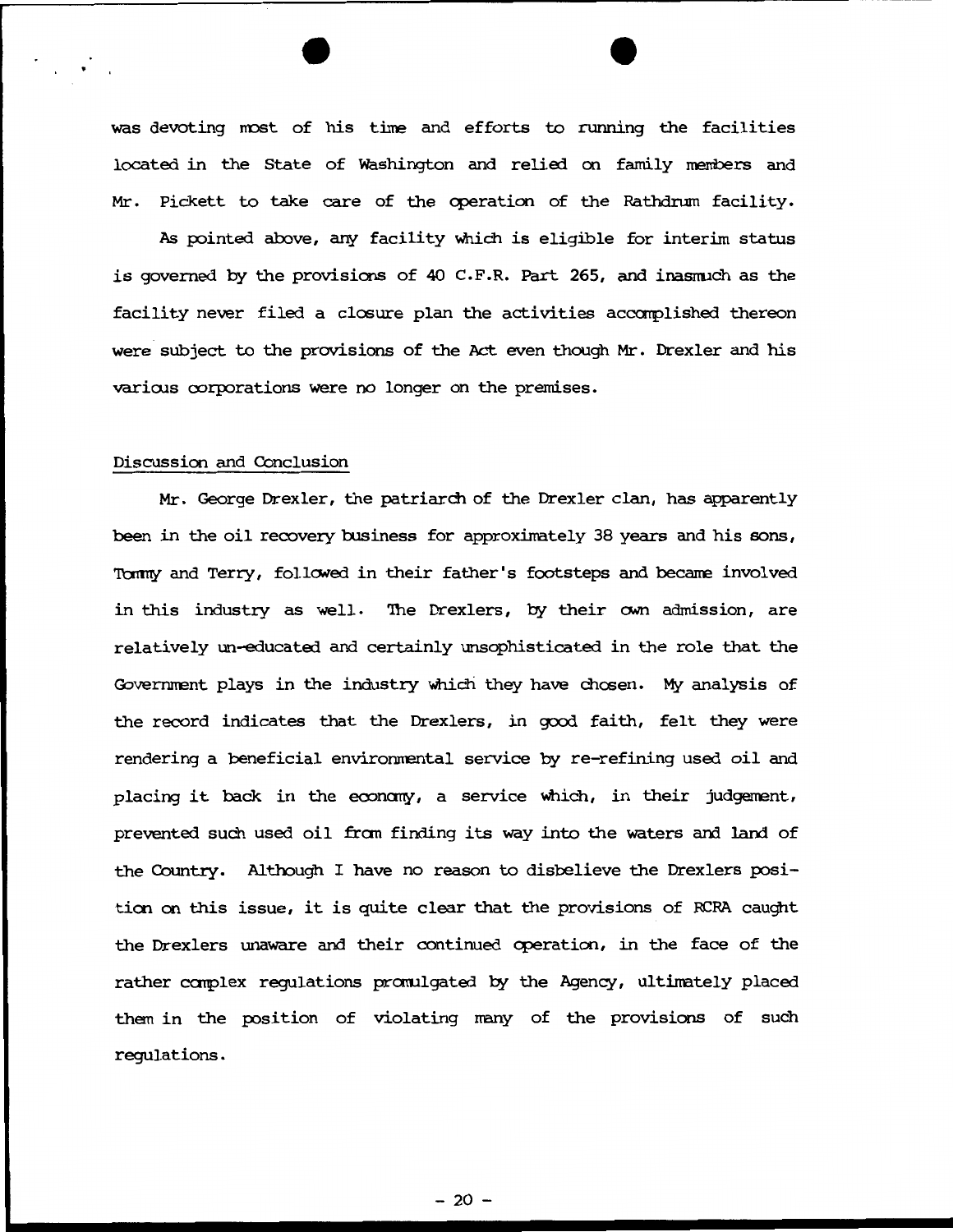From this record, it is clear that as to the Tacoma facility they operated a hazardoos waste facility wi thoot obtaining interim status therefore. As to the Rathdrum facility they were either operating without interim status as to disposal and the handling of certain spent solvents or, depending on which legal philosophy you want to adopt, they were operating the Rathdrum facility without interim status as to any pollutants or hazardous wastes. '!he Drexlers, through their various corporations, in my judgement, made a good faith effort to operate the Rathdrum facility in a way that they felt would not harm the environment. However, they did not appreciate the impact of the regulations on the those portions of the Rathdrum facility which they did not actively operate. They apparently took the position that they were not responsible for the conditions existing on the premises when they purchased it and that as long as they operated those discrete portions in a safe and business-like manner, that they would not violate any environmental regulations. Unfortunately, history in this case has derronstrated the incorrectness of that posture.

 $\mathbf{r}$ 

The decision in this case is further carplicated by the fact that none of the Respondents appeared by counsel at the Hearing and, therefore, their presentation and their subsequent filing of post-hearing briefs was, to that extent, deficient, although Mr. Foss, the accountant who appeared on behalf of Mr. George Drexler, did a commendable job considering his lack of expertise and training in the area under discussion. As indicated above, the factual investigation of this case was further carplicated by the fact that the great bulk of Respondent's records were previously seized by the Federal government and, if one believes the Respondent's testinony, large portions of those records were never returned to them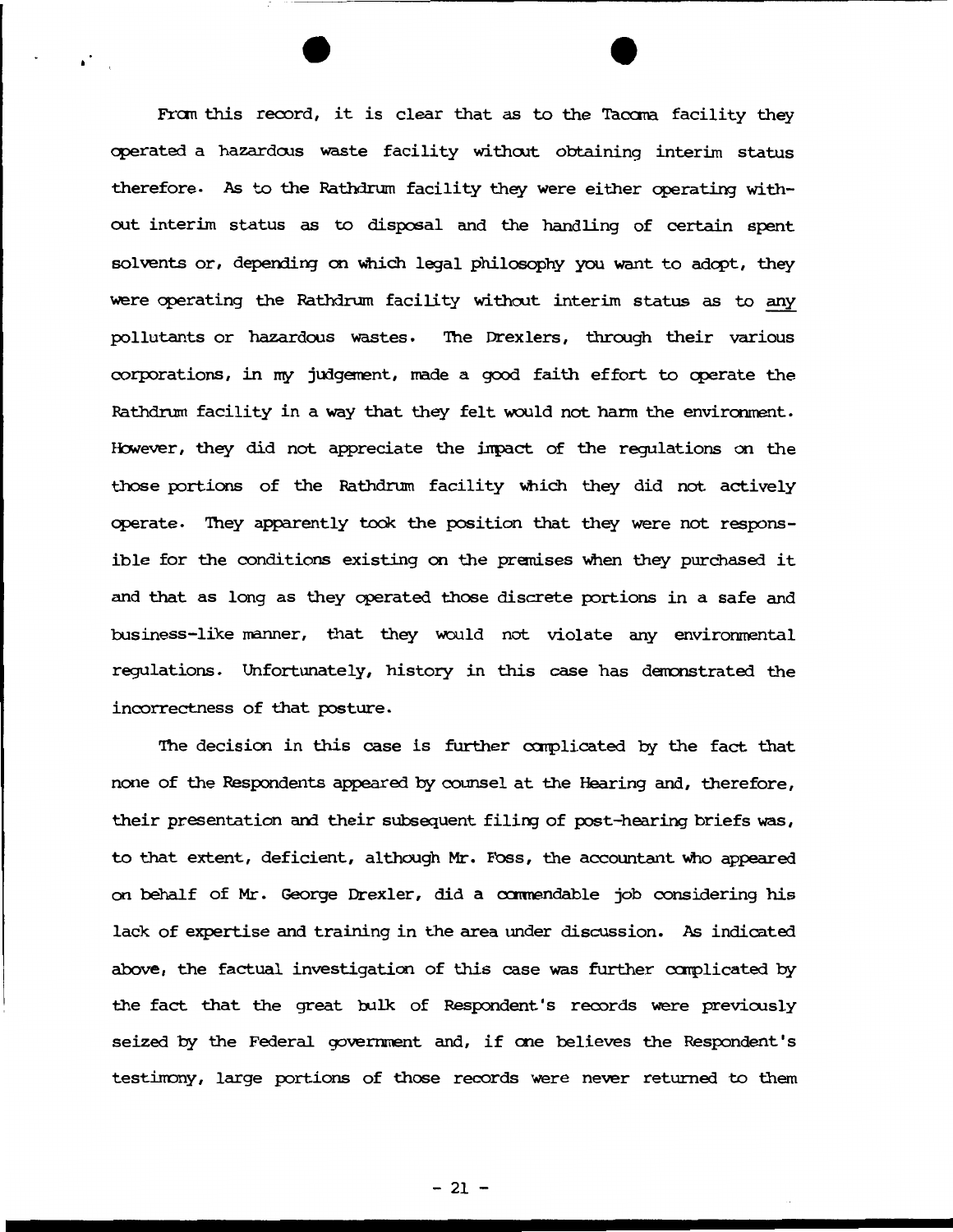and thus they could not bring forth evidence to support their allegation that they have in fact filed all the necessary documents that the law requires and had on file the various management documents which the regulations also require. Given the rather lax way in which the Rathdrum facility was apparently cperated by either the Drexlers or Mr. Pickett, I find it difficult to believe that the Respondents had prepared all the rather voluminous and technically difficult documents which the regulations envision that a facility such as theirs have on file. I, therefore based on this record, find that the allegations of the Complaint having to do with the failure of the Respondents to have certain equipment and documentation on file and present at the Rathdrum facility must be sustained.

The question of the amount of the penalty to be assessed is now ripe for discussion. EPA's Exhibit No. 42, Idaho, and No. 25, Tacam, are the penalty calculation worksheets which the Agency witness used to come up with the fines and penalties proposed in this case. It should be noted that the anounts set forth in the penalty calculation sheet differ substantially from those which are set forth in the Complaint. Although the total amount of the proposed fine has been reduced from  $$75,000.00$  to \$73,350.00, the individual differences, on a count-by-count basis, differ widely from that set forth in the Complaint. For example, the Compliant prcposes a penalty of \$22,500.00 for the failure to have the signature on the Part A application and the revised calculation proposes a penalty of \$850.00 for this offense. The violation as to the failure to have adequate security on the premises was increased fran \$7, 500.00 to \$22, 500.00, and so on down the list. The proposed penalty as to the Tacoma site, that is, operating without a pennit, was reduced fran \$22,500.00 to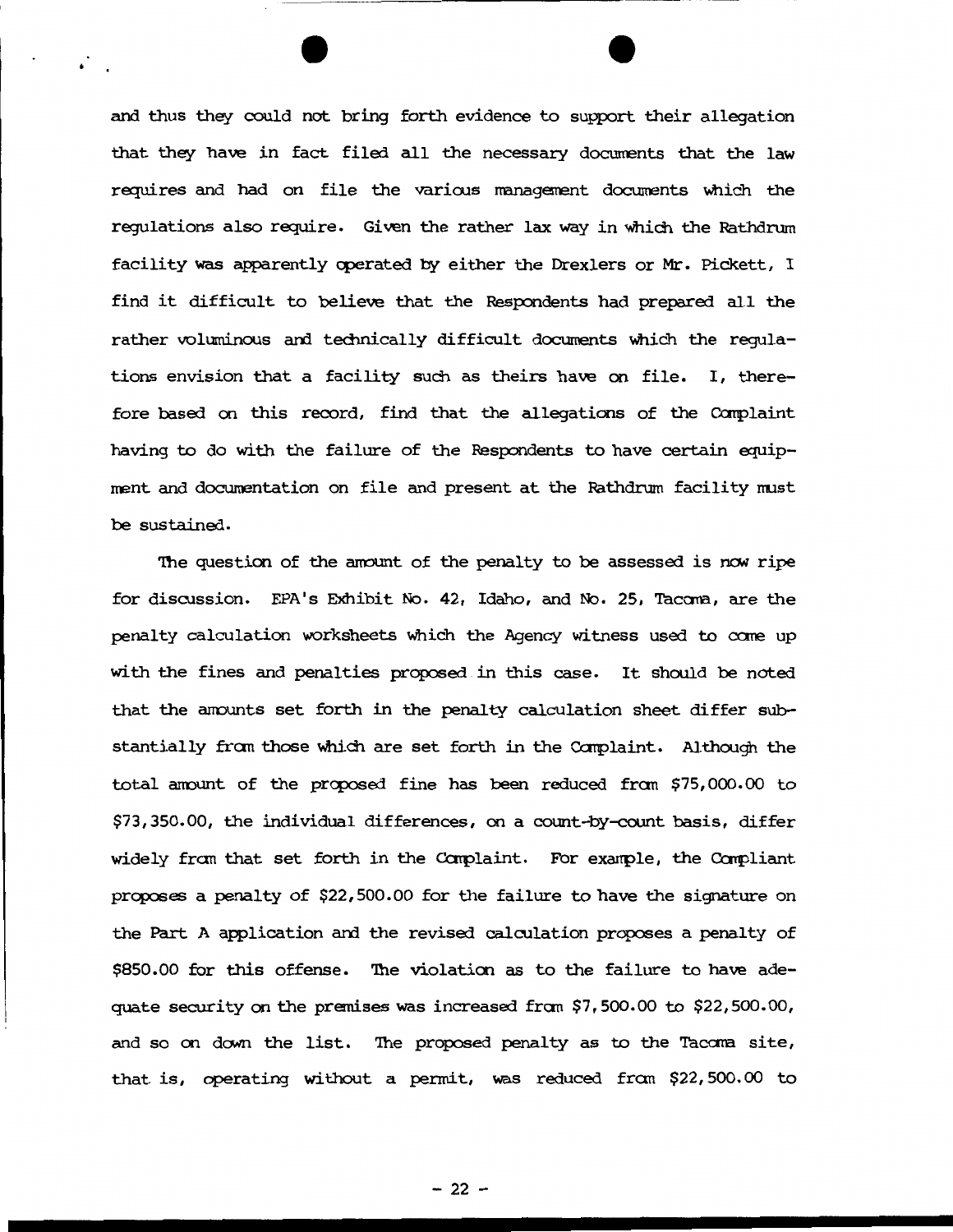\$13,500.00. Apparently, this reduction had to do with the potential risk associated with this facility since the tanks in question were all underground and apparently intact and, therefore, the Agency took the position that the likelihood of release to the environment of these materials was rather remote.

···-----------------------------

•·

If one believes the testimony of the Respondents, and in this instance I have little doubt as to its validity, they are for all practical purposes judgement-proof. All the corporations formed by the Drexlers have been either dissolved or declared bankrupt and in addition to having no assets the Drexlers are facing a  $$10,000.00$  fine from the Federal Government. Mr. George Drexler and his wife are living off the proceeds of their social security check and are without additional income.

The newest version of the Agency's penalty policy for RCRA, discusses what the Agency should do in the case of the inability of the Respondent to pay a proposed penalty and the effect that the paying of such penalty would have on his ability to continue in business. The draft penalty policy, which the Agency used in this case, also discusses the question of whether or not a reduction of the proposed penalty should be made in view of the purported inability of the Respondents to either pay the fine or continue in business. The draft policy states that no reduction should be made unless it is apparent fran the record that the Respondents would be forced to close their business in the face of payment of the proposed penalty and further that the closing of the business would, either: (1) have a serious economic effect on the economy of the area surrounding the facility; or (2) that the continued operation of the facility is deerred by the Agency to provide a worthwhile environmental benefit and the closing of which would result in potential damage to the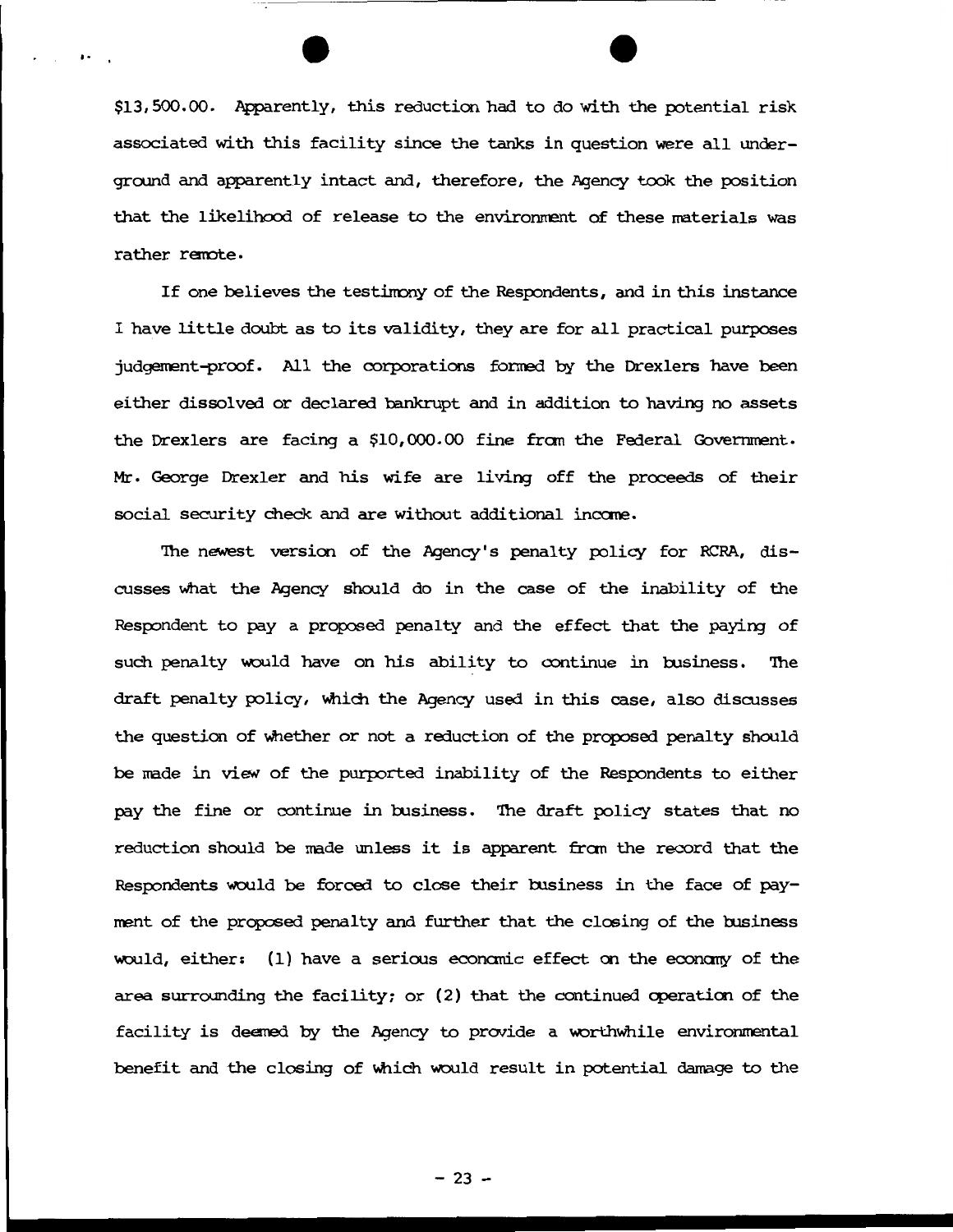environment. All of these considerations are inapplicable here since all of the businesses that the Drexlers had previously run are shut down and at best they employed only a few persons and therefore their impact on the economy would certainly be incapable of being measured. Likewise, the continued operation of these facilities would, in my judgement given the nature in which they were operated, provide little or no benefit to the general environment.

· Under these circumstances, one is faced with the dilenma of inposing a sutstantial penalty upon individuals who are not only judgerrent proof but whose potential future earnings seen to be already spoken for by other elements of the Federal Government.

The new, and hopefully final, RCRA Civil Penalty Policy which was issued on May 8, 1984 takes a little more realistic and liberal view as to the downward adjustment of the proposed penalty based on the ability of a violator to pay. This new Policy states that: "The Agency generally will not request penalties that are clearly beyond the neans of the violator. 'Iherefore, EPA should consider the ability of a violator to pay a penalty." The Penalty Policy goes on to say that: "when it is determined that a violator can not afford the penalty prescribed by this policy, or the paynent of all or a portion of the penalty will preclude the violator from achieving compliance or from carrying out any remedial measures which the Agency deems to be more :inportant than the deterrence effect of the penalty, in other words, paynent of the penalty would preclude proper closure/post-closure", the following options may be considered. Then the policy lists three options such as a delayed payment schedule, installment plan or a straight penalty reduction as a last recourse.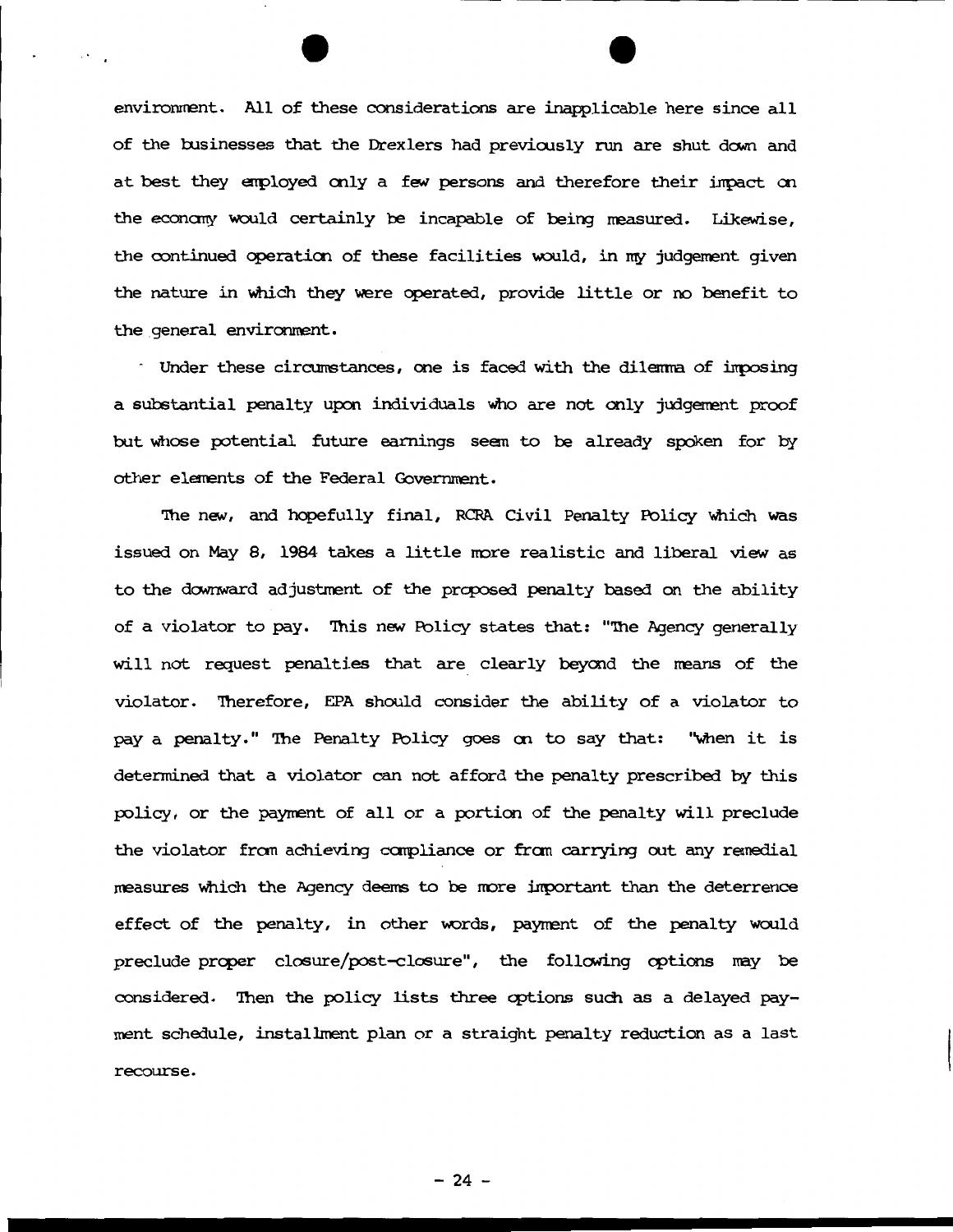As to the Rathdrum facility, the record indicates that the Agency has already commenced clean-up of that location and has obtained the pledge of the owner, Mr. Bingham, to help in that endeavor. The Drexlers are apparently in no positioo to assist in that effort. As to the Tacoma facility, it apparently imposes no immediate environmental risk and closure thereof would probably constitute the pumping out of undergroond storage tanks and a rinsing thereof, all of Which would probably not cost a great deal of money. In any event, it is unlikely that the Drexlers are in a position to effectuate that clean-up, although the record in that regard is unclear since a discussion of the costs incident to such a clean-up were never presented.

Although the draft policy which was utilized by the Agency to calculate the proposed penalties in this case is the one which is apparently applicable to this case, one can not ignore the Final Agency Penalty Policy which was promulgated subsequent to the issuance of the two Complaints in this case but prior to the Hearing and this Decision. It occurs to me that under the strange and unique circumstances present here, the language and spirit of the Final Penalty Policy, to the extent it is deemed appropriate, should apply.

My decision as to the Respondents, Rich Cragle and Ron Inman, owners of the C Street prcperty in Tacana, has already been set forth above. It is true, as the Agency points out in its brief, that the congressional discussion associated with this Bill indicates that it was Congress' intent to impose liability on owners who are not also the operators of RCRA facilities. I do not believe, however, that it intended the result herein urged by the Agency. It is quite easy to conceive a situation where a parcel of real estate is owned by an individual who enters into a

 $- 25 -$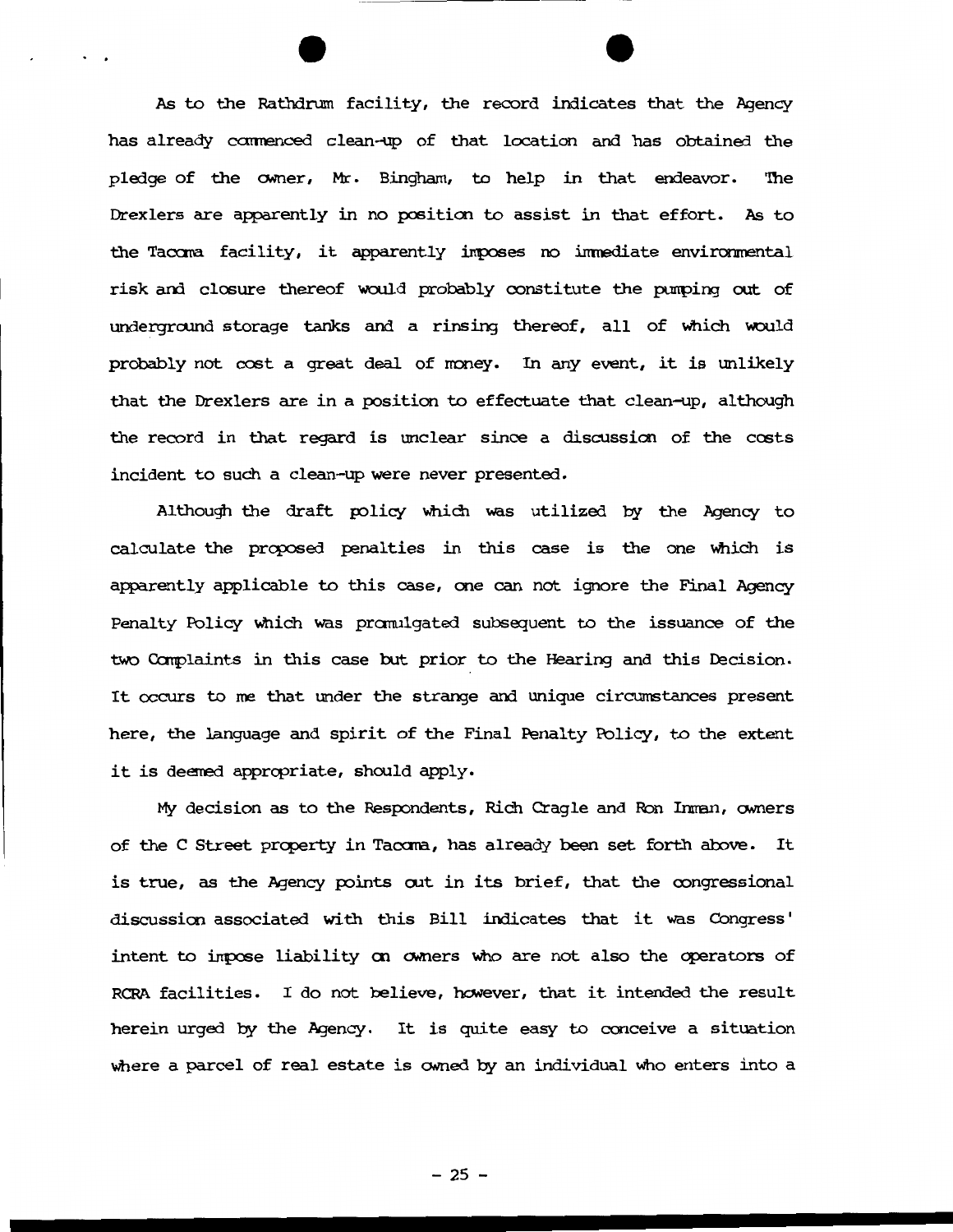long-term lease with a corporation Who builds a substantial RCRA facility and in turn then hires a third corporation to operate the facility on its behalf. In that instance, it would seem to me that the language urged by the Agency would make both the primary lessee of the premises who cwned and built the facility in question, as well as the corporation which it hired to operate the facility would both be liable under RCRA, but that absent some unusual circumstance the owner of the bare real estate would not be liable under RCRA for penalties such as proposed here. Agency policy apparently requires the signature of the owner of the facility on the Part A and B applications as a means of notifying him that he is in some way liable under RCRA for what ultimately might happen oo his property. Just how the signing of an application for a Part A or Part B permit somehow advises a land owner of the potential for vicarious liability certainly escapes me. In any event, I find no reason to alter my decisioo that the land ONners, Cragle and Inman, are not liable for the payrrent of any civil penalty in these proceedings.

In accordance with the above discussion, I am of the cpinioo that a civil penalty as to the Tacoma facility in the amount of \$3,000.00 should be assessed against Arroom, Inc., Drexler Enterprises, Inc., George Drexler, Terry Drexler, Inc., and Terry Drexler as an individual, jointly and severally.

As to the Rathdrum facility, under the circumstances in this case I find that a civil penalty in the amount of \$4,500.00 is appropriate against Arrcom, Inc., Drexler Enterprises, Inc., and George W. Drexler and 'Ihanas Drexler, individually, with joint and several liability among these corporate and individual Respondents. As to Respondent, W. A. (Alan) Pickett, his involvement in this matter is unclear and as indicated

 $- 26 -$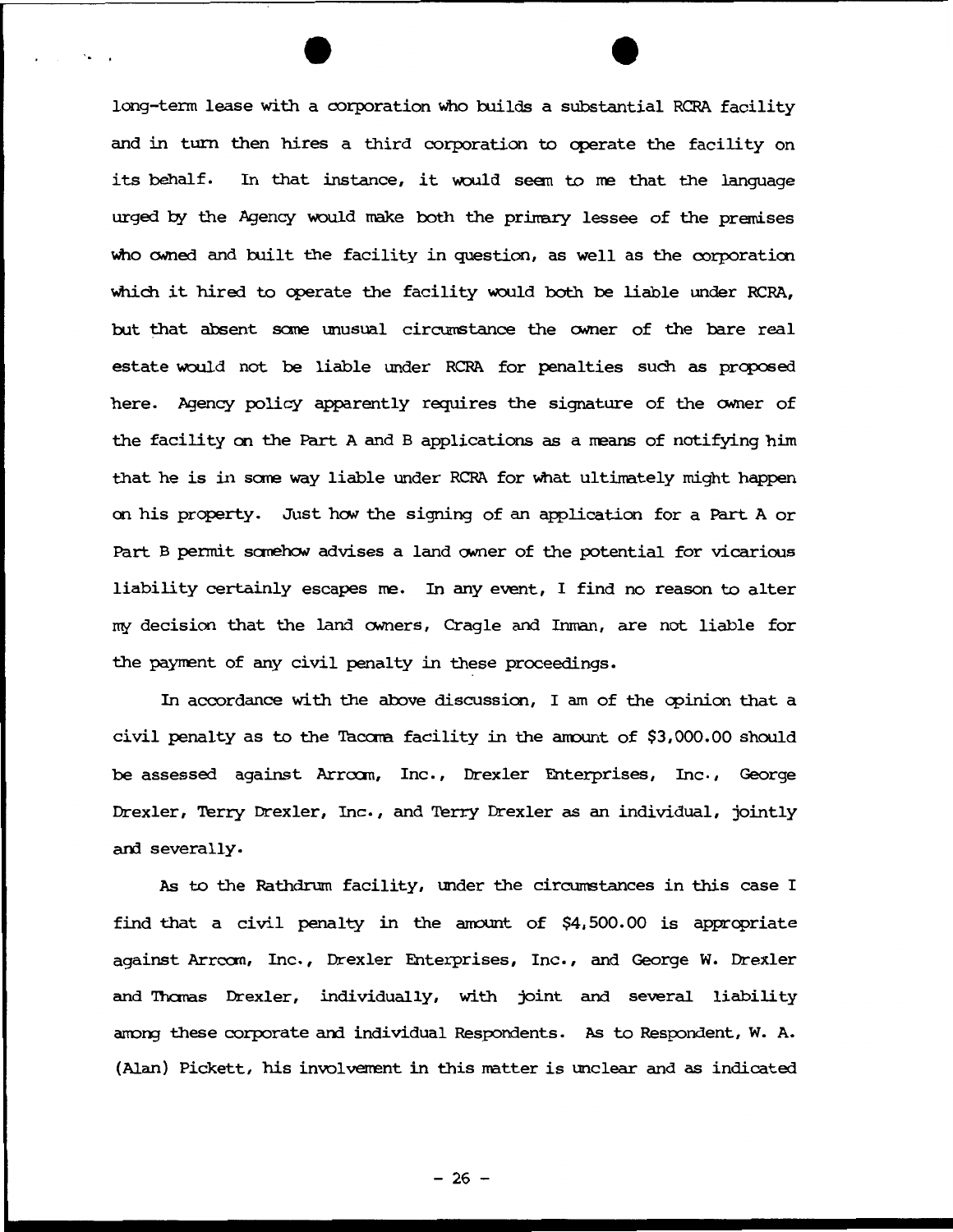in the record he did not appear at the Hearing either in person or through counsel. Apparently, Mr. Pickett was the former owner of the Rathdrum facility and sold it to the Drexlers in the 70s and continued to function as an enployee of the operators of the facility up until the time the Drexlers and their corporation were evicted from the premises by Mr. Bingham. 'Ihe record *is* not clear as to exactly \\hat the relationship was between Mr. Pickett and the Drexlers a1 though there was testinony to the effect that he had some form of employment contract with the Drexlers following his sale of the facility to them. A copy of this employment contract was not available for the record and consequently no one knows What it contained. Mr. George Drexler testified that, as to Arrcan corporation, Mr. Pickett held no office but was rather an employee. There is testimony that suggests that Drexler Enterprises, one of George Drexler's other corporations, which was in some fashion dissolved by the IRS, Mr. Pickett was the secretary of that corporation and that he apparently felt that he had same authority to function as an officer in regard to Arrcom corporation, when in fact he held no office with said corporation. It is true that Mr. Pickett signed the Part A application both as cperator and ONner of Arrcan, Inc. but apparently such signature on behalf of Arrcom was just as improper as his signature as that of the owner of the facility. Given the rather imprecise testimony of Mr. George Drexler relative to his association with Mr. Pickett and Mr. Pickett's authority and position with Arrcom, Inc., it is difficult to determine whether or not Mr. Pickett should be assessed a penalty in this matter as one of the operators of the facility in question at the Rathdrum site. He apparently had wide latitude to operate the Rathdrum facility on the behalf of the Drexlers and their corporations and inas-

- 27 -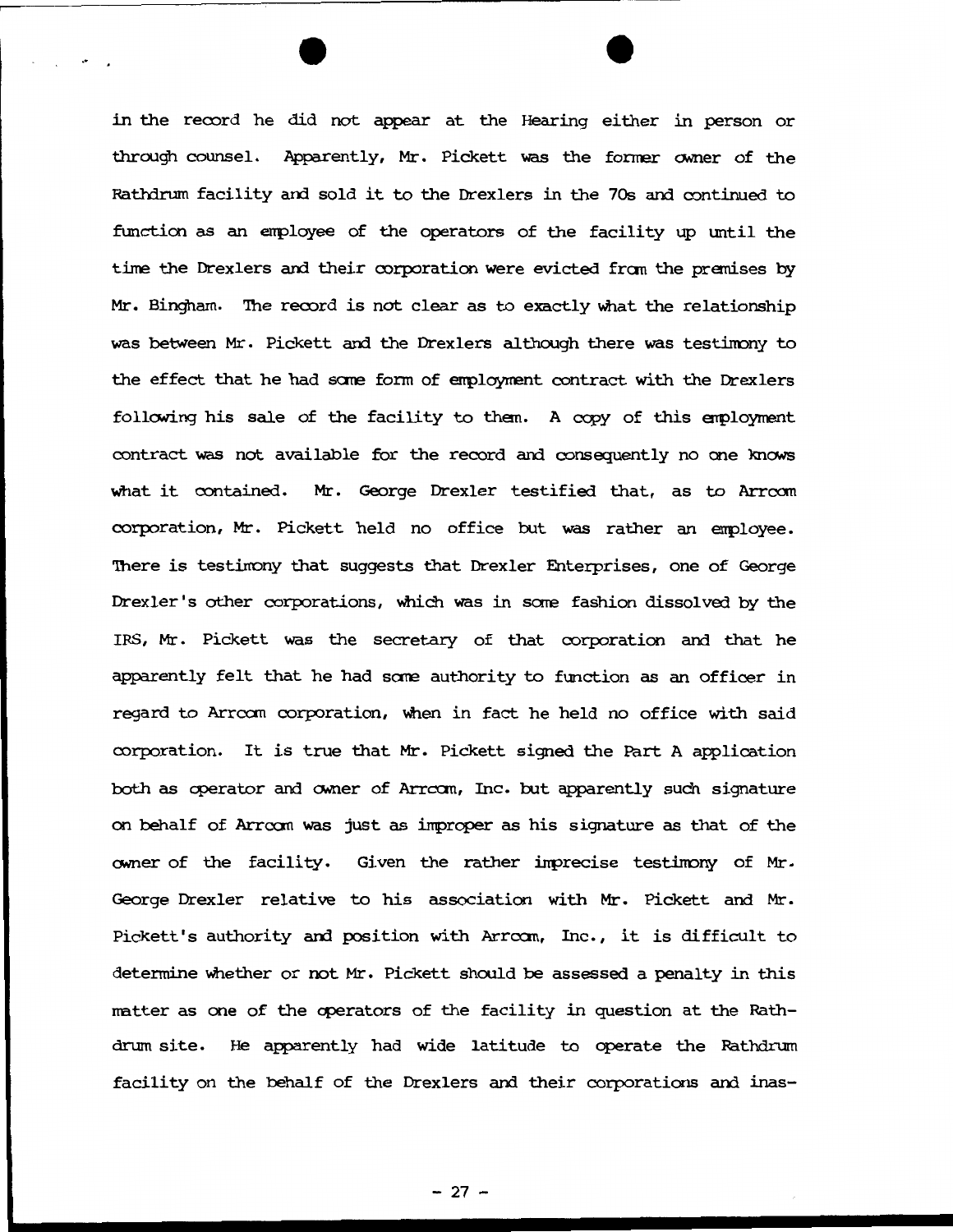much as he signed the applications in two capacities, it occurs to me that he should be included as one of the joint and severally liable Respondents in this matter. I am, therefore, of the opinion that in addition to the Drexlers and their corporations, Mr. Pickett should also be jointly and severally liable for the penalty proposed to be assessed herein as to the Rathdrum facility.

.•

# ORDER<sup>3</sup>

Pursuant to the Solid Waste Disposal Act, as amended, Section 3008, 42 u.s.c. 6928, the follcwing Order is entered against Respondents, Arrcom, Inc., Drexler Enterprises, Inc., George W. Drexler and Terry Drexler:

40 C.F.R. § 22.27 clearly directs the ALJ to issue an Initial Decision which contains, inter alia, a civil penalty and a proposed Final Order. Camon sense dictates that a Carpliance Order nust be consistent with the factual and legal findings of the Court. If portions of the Compliant are dismissed or no violation is found, it would be absurd to leave intact those portions of the Compliance Order dealing with those issues. Conversely, additional facts developed at the Hearing may require some supple ment to the original carpliance order to assure that all violations and environmental hazards are addressed and remedied.

The Court perceives the fine hand of the innovative and skillful legal staff in Region X in this matter. Although novel and inventive legal propositions are encouraged by the Court, in this instance, they are not accepted.

<sup>3</sup>rrhe Court has carefully read the novel arguments put forth by the Complainant as to the Court's power and authority to alter the original Order issued by the Agency as part of its Carplaint. (See pp. 48-51 of Complainant's initial post-hearing brief.) The Agency's argument, in this regard suggests that an ALJ has no authority to alter the Carpliance Order associated with a Complaint issued by the Agency on the theory that such Orders are "executive camands and do not constitute adjudicative authority by E.P.A." The Complainant further points out that 40 C.F.R. Part 22 does not address the Carpliance Order or control the disposition of such an Order in proceedings such as this. These arguments are rejected.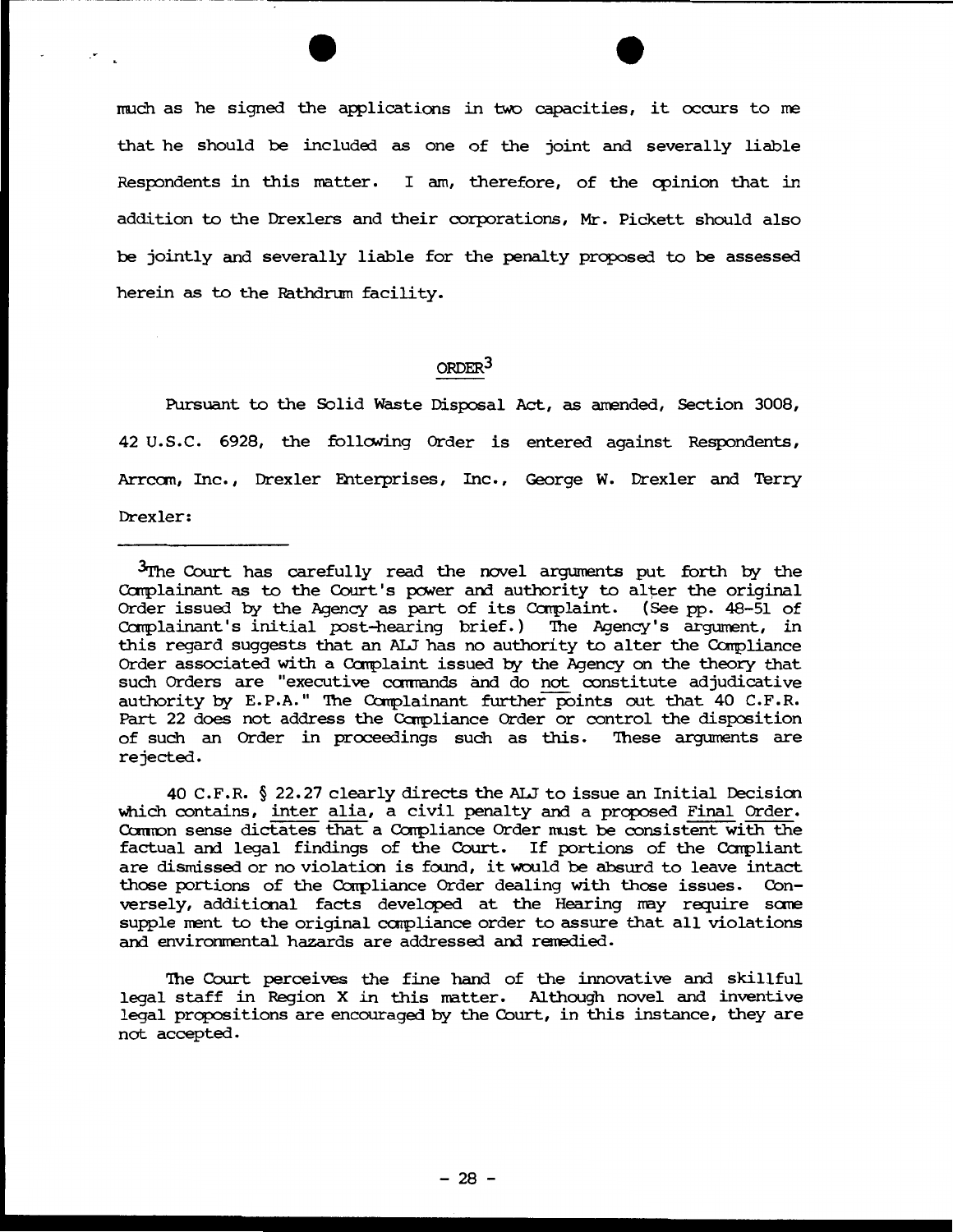1. (a) As to the Tacoma site, a civil penalty of \$3,000.00 is assessed against Respondents for violations of the Solid Waste Disposal Act found herein.

(b) As to the Rathdrum site, a civil penalty of \$4,500.00 is assessed against Respondents and. Alan Pickett for violations of the Solid waste Disposal Act found herein.

(c) Paynent of the penalty assessed herein shall be rrade by forwarding a cashier's check or certified check payable to the United States of America, and mailed to:

> EPA - Region X (Regional Hearing Clerk) Post Office Box 360903M Pittsburgh, PA 15251

in the full amount within sixty (60) days after service of the Final Order upon Respondent, unless upon application by Respondent prior thereto, the Regional Administrator approves a delayed payment schedule, or an installment payment plan with interest.  $4$ 

#### Order as to the Tacoma Site

 $\cdot$ 

2. Respondents or companies owned and/ or operated by the Respondents shall not accept at this facility any hazardous waste for disposal. Furthermore, Respondents and/or said companies shall not accept at this facility any hazardous waste for storage or treatment unless

<sup>4</sup>Unless an appeal is taken pursuant to 40 C.F.R. § 22.30, or the Administrator elects to review this Decision on his own motion, the Decision shall beccme the Final Order of the Mministrator. See 40 C.F.R. § 22.27(c).